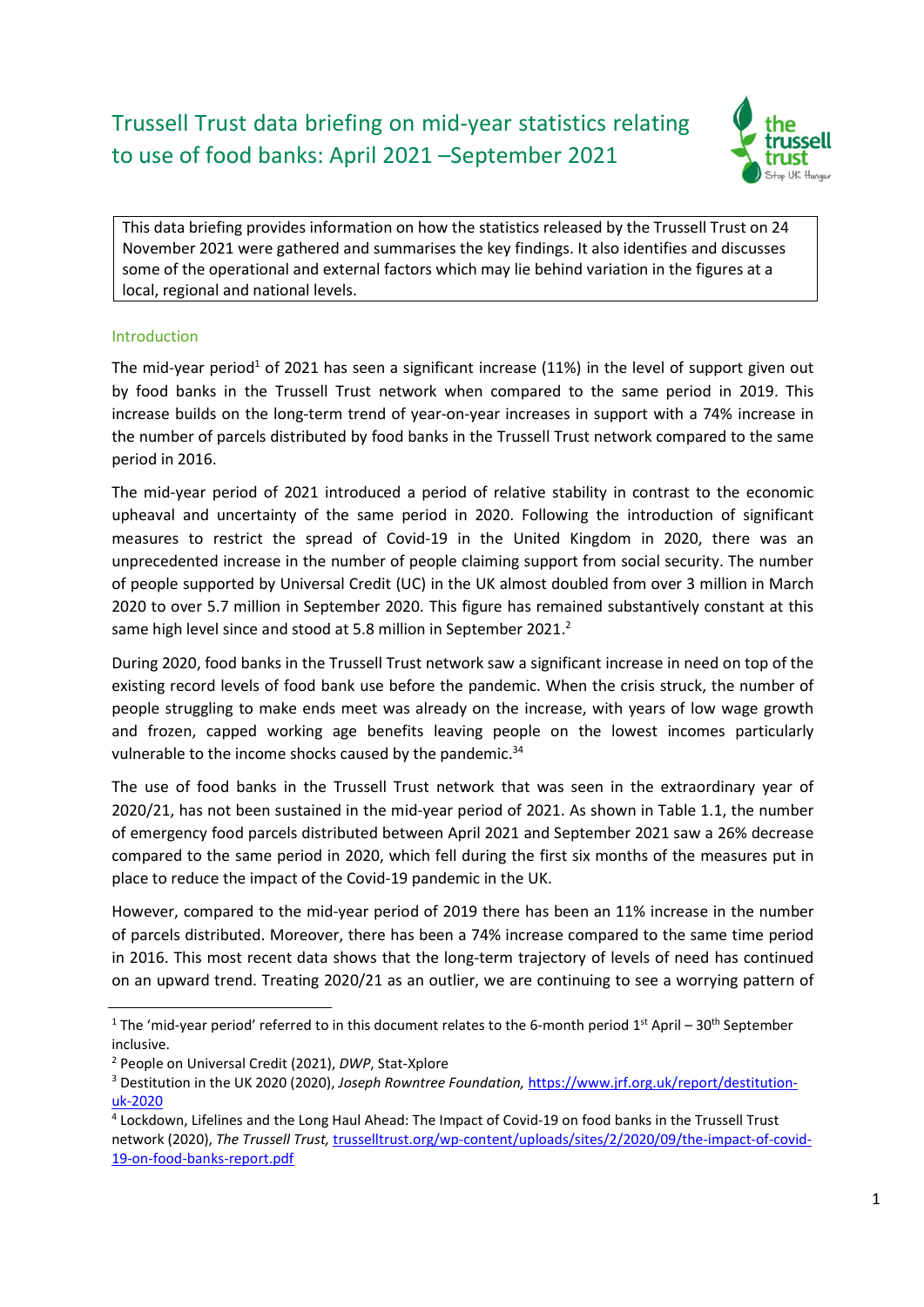year-on-year increases in food bank use in the Trussell Trust network.

During the mid-year period in 2021 the substantial policy interventions put in place in response to the Covid-19 pandemic likely played a significant role in preventing larger increases in need for food banks in the Trussell Trust network when compared to the same period in 2019. Food bank managers across the network have spoken about the positive impact of the uplift to Universal Credit, increased funding for Local Housing Allowance, and financial boosts to local and national welfare schemes across each devolved administration<sup>5</sup> in protecting many people from falling into destitution.

Food bank managers in our network have also spoken about the significant growth in the number of alternative emergency food providers operating in their local area. The support that these providers delivered during the mid-year period of 2021 may have reduced the overall level of need seen by food banks in the Trussell Trust network in this period.

Destitution – and the resulting inability to afford essentials – is the main reason for people needing to use a food bank. The social security system is often the only source of income for people who are unable to work or face additional barriers to finding work. However, this income is consistently insufficient to meet basic living costs and often leaves people unable to afford the essentials. This is more often than not due to design choices such as the value of benefits or the five-week wait for a first Universal Credit payment.

People are more likely to need support from a food bank if they are living with ill health or have been through challenging life experiences such as eviction or divorce. People without access to informal support networks such as friends and family, or more formal local support are also more likely to need support from a food bank.<sup>6</sup>

The economic impact of the pandemic has further highlighted the structural and socio-demographic factors that increase individuals' likelihood of experiencing destitution or needing support from a food bank. The significant number of redundancies during this period, reduction in wages due to furlough, the long-term financial effects of school closures on families, an increase in mental health support needs, and the huge disruption in access to informal support networks and civil society organisations, are additional reasons for the use of food banks in this period that managers of food banks in the Trussell Trust network have informed us of. Our statistics from mid-2021 indicate that the collective impact of the economic crisis and societal disruption caused by the pandemic is likely to lead to sustained increases to the scale and prevalence of destitution in the UK.

The winter ahead poses many challenges that could lead to increased levels of destitution and food bank use. While the reduction in the taper rate to Universal Credit will mean some families can keep more of their earnings, this cannot make up for the £20 a week cut to Universal Credit which many organisations, including the Trussell Trust, warn will have a huge impact on the ability of people to

<sup>&</sup>lt;sup>5</sup> Local and devolved welfare assistance is a form of crisis support that varies greatly across the UK, with a centralised approach taken in Wales and Northern Ireland, a central fund delivered through local councils in Scotland, and local councils in England each having different approaches. For more on the amount of support and mechanisms for providing support in each devolved administration in response to the pandemic see Lockdown, Lifelines and the Long Haul Ahead: The Impact of Covid-19 on food banks in the Trussell Trust network (2020), The Trussell Trust, trusselltrust.org/wp-content/uploads/sites/2/2020/09/the-impact-of-covid-19-on-food-banks-report.pdf

<sup>&</sup>lt;sup>6</sup> State of Hunger (2019), The Trussell Trust, https://www.stateofhunger.org/wpcontent/uploads/2019/11/State- of-Hunger-Report-November2019-Digital.pdf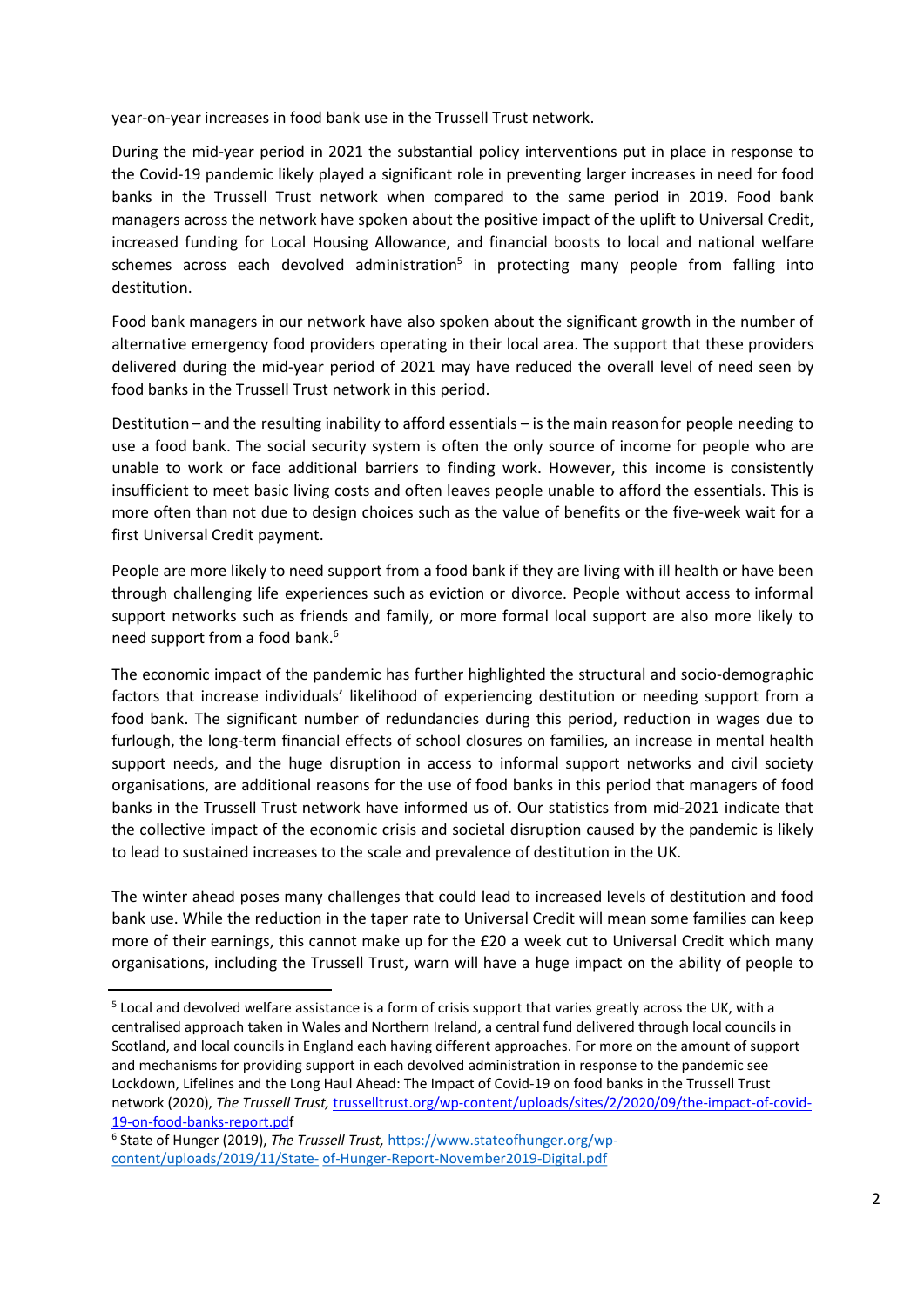afford essentials.<sup>7</sup> The reduction in the taper rate will not benefit the millions of people claiming UC who are between jobs, who cannot work more hours, or cannot work at all, which are life circumstances that we know can lead to food bank need.<sup>8</sup> These challenges are also likely to be compounded as benefits (e.g. the Local Housing Allowance rates) are not keeping up with the rate of inflation, which is predicted to rise above  $4\%$  in the coming months. $9$  We are also yet to see the impact of rising living costs this winter and the effects of the closure of the Job Retention Scheme (furlough) and Self-Employment Income Support Scheme on 30 September 2021.<sup>10</sup>

## Headline findings for the UK

This new data collected by food banks in the Trussell Trust network covers the period from 1 April to 30 September 2021 inclusive. Comparative data for the same period in 2016, 2019 and 2021 has also been analysed to contextualise these results. Discussion in this briefing also includes results from a survey of 118 food bank managers operating across the Trussell Trust network conducted July - August 2021.

- In comparison to the same period in 2019, there has been an 11% increase in the parcels distributed during this time period and a 74% increase compared to the same time period in 2016. This shows that long term levels of need remain on an upward trend.
- Overall, food banks in the Trussell Trust network distributed 936,000 emergency food parcels between 1 April to 30 September 2021 inclusive. This is a 26% decrease in the number of parcels distributed in the same time period last year.
- The figures on the scale of support provided by food banks indicates that children continue to be more likely to need support from food banks; two in five (38%) emergency food parcels were distributed to children in this period despite people aged 0-16 making up just 20% of the UK population.<sup>11</sup>The rate of increase is also greater for children, with the increase in the number of parcels given to children from 2019 to 2021 almost double that for adults (15% vs. 8%).
- Between 1 April to 30 September 2021, 1,948 parcels were given, on average, to children every day.
- The £20 uplift to Universal Credit, the Job Retention Scheme (furlough), the Self-Employment Income Support Scheme and funding for local and national welfare schemes across each devolved administration are likely to have been protective factors in preventing additional need

<sup>&</sup>lt;sup>7</sup> See Dignity or Destitution? The case for keeping the Universal Credit lifeline (2021), The Trussell Trust, https://www.trusselltrust.org/wp-content/uploads/sites/2/2021/02/dignity-or-destitution-UC-standard-allowancereport-final.pdf

<sup>&</sup>lt;sup>8</sup> State of Hunger (2019), The Trussell Trust, https://www.stateofhunger.org/wp-

content/uploads/2019/11/State- of-Hunger-Report-November2019-Digital.pdf

<sup>&</sup>lt;sup>9</sup> Monetary Policy Summary and minutes of the Monetary Policy Committee meeting (September 2021), Bank of England, https://www.bankofengland.co.uk/monetary-policy-summary-and-minutes/2021/september-2021

<sup>&</sup>lt;sup>10</sup> Evidence is beginning to emerge about the impact the closure of the JRS has had on the UK labour market. The Resolution Foundation's survey on post-furlough labour market outcomes does not show a large increase in unemployment, with the rate of unemployment among working-age adults only 0.5 percentage points higher in October 2021 than August 2021. However, this research shows that the end of the JRS is clearly impacting on some people with furloughed workers being six times more likely to be out of work than regular employed workers. See Post-furlough blues: What happened to furloughed workers after the end of the Job Retention Scheme? (2021), Resolution Foundation, https://www.resolutionfoundation.org/publications/postfurlough-blues/

<sup>&</sup>lt;sup>11</sup> Estimates of the population for the UK, England and Wales, Scotland and Northern Ireland(2020), ONS, https://www.ons.gov.uk/peoplepopulationandcommunity/populationandmigration/populationestimates/data sets/populationestimatesforukenglandandwalesscotlandandnorthernireland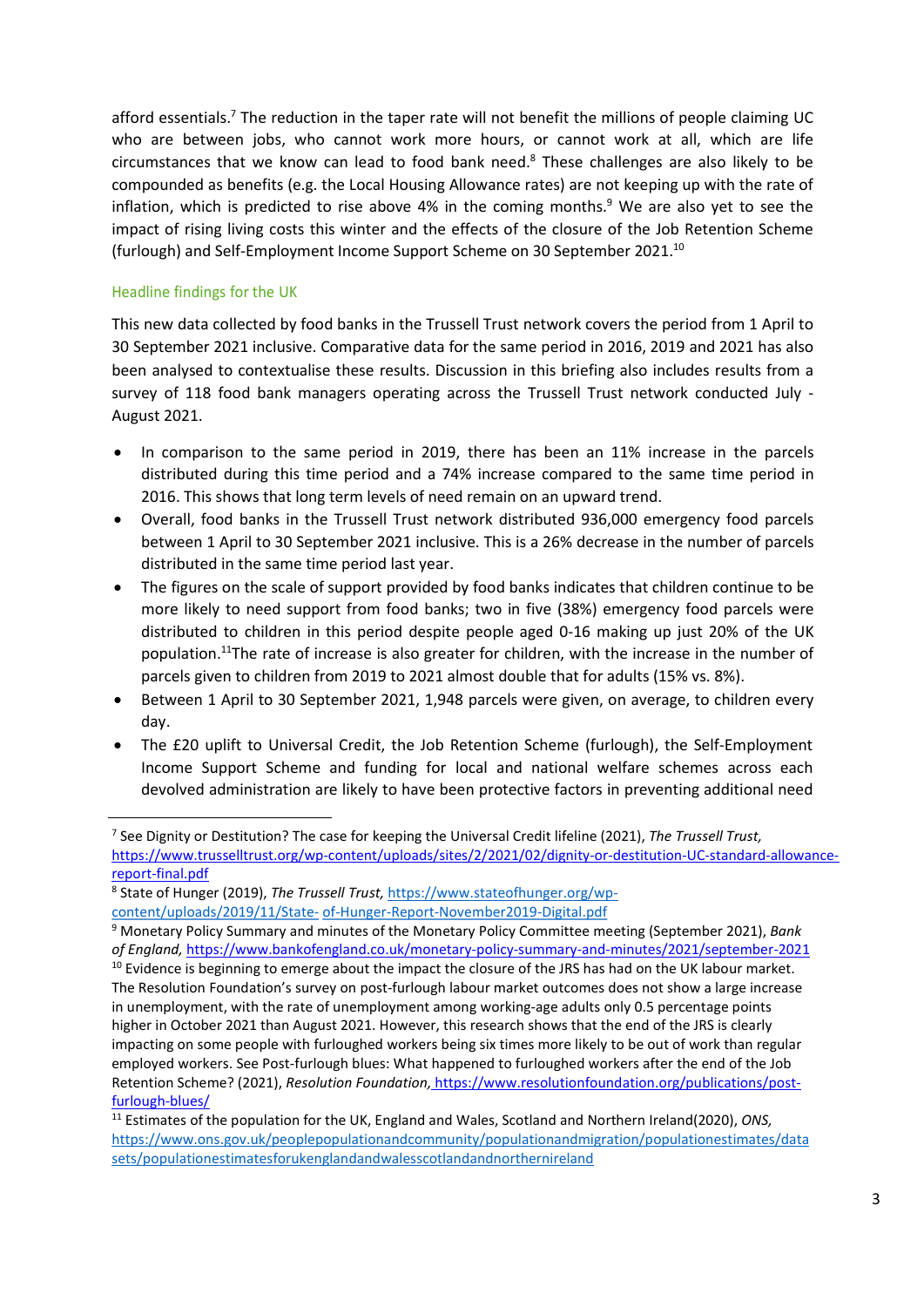for emergency food in this period.

 The end of the £20 uplift to Universal Credit, the Job Retention Scheme and Self-Employment Income Support Scheme, along with increases in the costs of living and rises in fuel costs at the onset of winter, were all referenced by food bank managers as likely to impact on food bank use going forwards.

## Change in use of food banks in the Trussell Trust network over time

The number of food parcels distributed by food banks in the Trussell Trust network remains significantly higher in comparison to the same period in 2019, before the pandemic. Since 2019 there has been an 11% increase in the number of parcels distributed and looking further back a 74% increase compared to the same time period in 2016. This shows that long term levels of need remain on an upward trend.

More recently, food banks in the Trussell Trust's UK wide network saw a 26% decrease in the number of parcels distributed in the 6 months to the end of September 2021, compared to the same period in 2020.

The figures indicate that children continue to be more likely to need support than adults when looking at the support given out by food banks in this period. Two in five (38%) food parcels were distributed to children in the mid-year period of 2021, despite people aged 0-16 making up just 20% of the UK population.<sup>12</sup> The rate of increase in the number of parcels since the same period in 2019 is also greater for children, rising by 15% compared to an increase for adults of 8%.

|                                                                   | April - September 2021 | Percentage change over time  |                       |                       |
|-------------------------------------------------------------------|------------------------|------------------------------|-----------------------|-----------------------|
|                                                                   | No. of parcels         | % change<br><b>from 2020</b> | % change<br>from 2019 | % change from<br>2016 |
| Number of<br>emergency food<br>parcels distributed<br>to adults   | 579,179                | $-26%$                       | 8%                    | 69%                   |
| Number of<br>emergency food<br>parcels distributed<br>to children | 356,570                | $-26%$                       | 15%                   | 83%                   |
| <b>Total</b>                                                      | 935,749                | $-26%$                       | 11%                   | 74%                   |

## Table 1.1. Long term levels of need remain on an upward trend

## A new normal? The growth in people at risk of needing support from food banks

The previous mid-year period (April - September 2020) coincided with the first 6 months of the measures implemented to reduce the impact of the Covid-19 pandemic. This period saw a 47%

<sup>12</sup> IBID.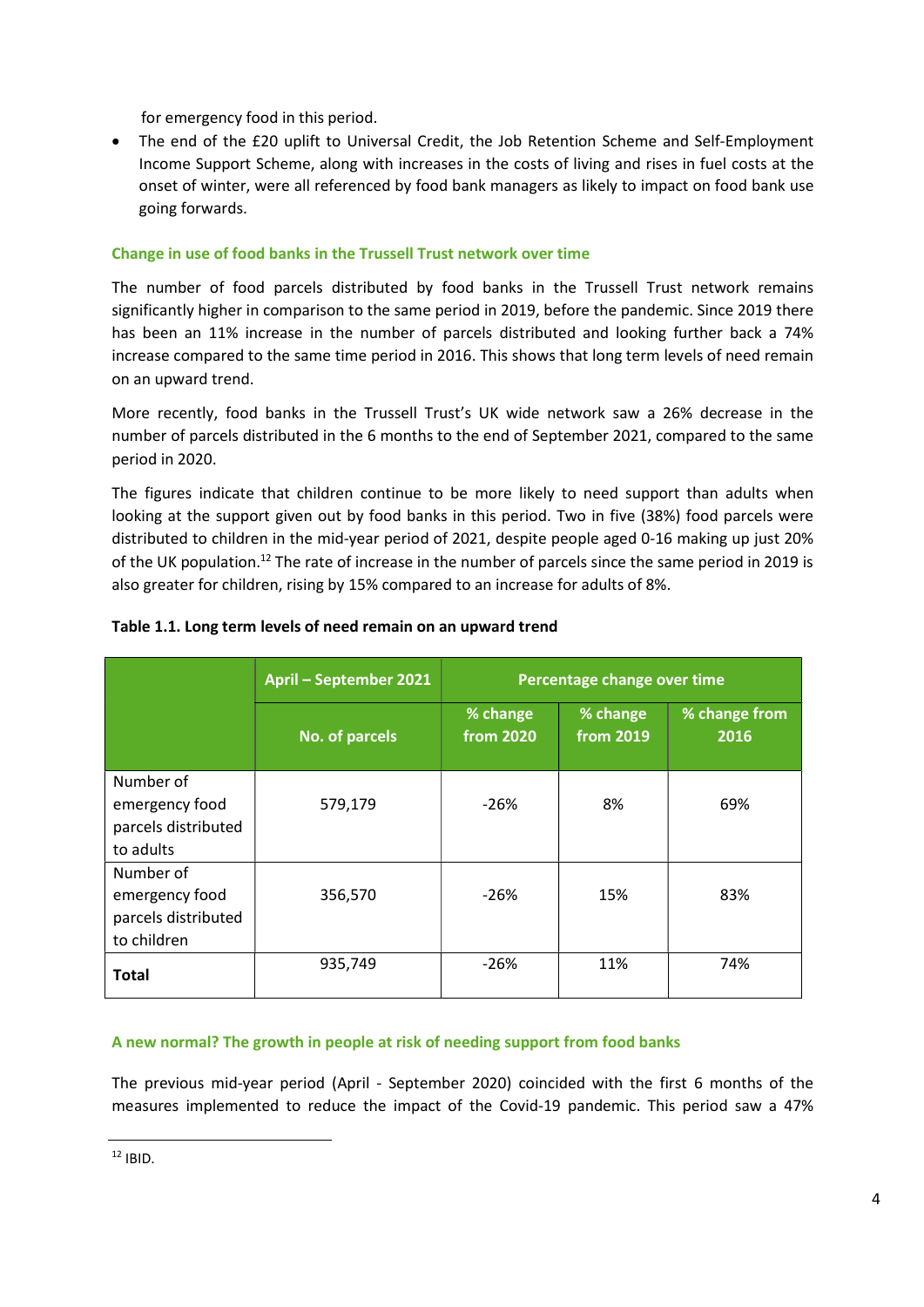increase in the number of parcels distributed, compared to the same period in 2019. Although the level of support distributed by food banks in the Trussell Trust network has fallen in 2021, in comparison to 2020, it is important to recognise that 2020/21 was an unprecedented year in which many people newly found themselves in crisis as a result of the pandemic. $^{13}$ 

This initial period of the pandemic saw the highest level of redundancies since the 2008 financial crisis, a doubling of the number of people claiming Universal Credit, substantive increases in mental health problems<sup>14</sup> and the withdrawal of the informal support networks that people rely on to get by. All of these factors place people at greater risk of needing support from a food bank.

The 11% increase seen in 2021, in comparison to the same period in 2019, represents a significant addition to the underlying scale of need and should be seen in the context of years of significant growth in need for food banks. As the UK moves into calmer waters following the economic storm of 2020 there is a real risk that these increased levels of need are both sustained and built on.

Levels of need for food banks in the Trussell Trust network were rising steadily in the years before the pandemic. In the five years to 2019/20 food banks in the Trussell Trust network experienced a 74% increase in the number of food parcels distributed, including an 18% increase in the year to  $2019/20$ .<sup>15</sup> In this section, we explore factors that could have driven this continued long-term upward trend in use of food banks in the Trussell Trust network in 2021.

## The economic impact of the Covid-19 pandemic has increased underlying need for food banks

The most recent data from the Joseph Rowntree Foundation (JRF) shows that, even before the pandemic, destitution was rapidly growing in scale and intensity in the UK. More than a million households experienced destitution at some point in 2019, which is a 35% increase since 2017. These households contained 2.4 million people, including 550,000 children.<sup>16</sup> This report further estimates that the rate of destitution will approximately double as a result of the pandemic.

We know that the majority (95%) of people that need support from food banks in the Trussell Trust network are destitute and the available evidence indicates that the impact of the economic crisis caused by the pandemic has deepened the experience of destitution for some, but also driven new groups of people into destitution.<sup>17</sup> Indeed, in the opening stages of the pandemic over half of the people referred to food banks in April 2020 had never used a food bank in the Trussell Trust network, up from 34% in February 2020. Overall, between April and June 2020 over 99,000

wellbeing/articles/coronavirusanddepressioninadultsgreatbritain/june2020

<sup>&</sup>lt;sup>13</sup> In mid-2020, around 40% of food bank visits were mainly due to the pandemic, indicating people who had newly found themselves in crisis. State of Hunger (2021), The Trussell Trust, https://www.trusselltrust.org/wpcontent/uploads/sites/2/2021/05/State-of-Hunger-2021-Report-Final.pdf

<sup>&</sup>lt;sup>14</sup> Coronavirus and depression in adults, Great Britain: June 2020, (2020), ONS, https://www.ons.gov.uk/peoplepopulationandcommunity/

<sup>&</sup>lt;sup>15</sup> End of Year Statistics 2019/20 (2020), The Trussell Trust, https://www.trusselltrust.org/news-andblog/latest-stats/end-year-stats/

<sup>&</sup>lt;sup>16</sup> Destitution in the UK (2020), Joseph Rowntree Foundation, https://www.jrf.org.uk/report/destitution-uk-2020

<sup>&</sup>lt;sup>17</sup> The Joseph Rowntree Foundation's 2020 report estimates that destitution may have doubled as a result of the pandemic. Significant increases in the use of food banks can also be used as a proxy measure of scale and severity of destitution.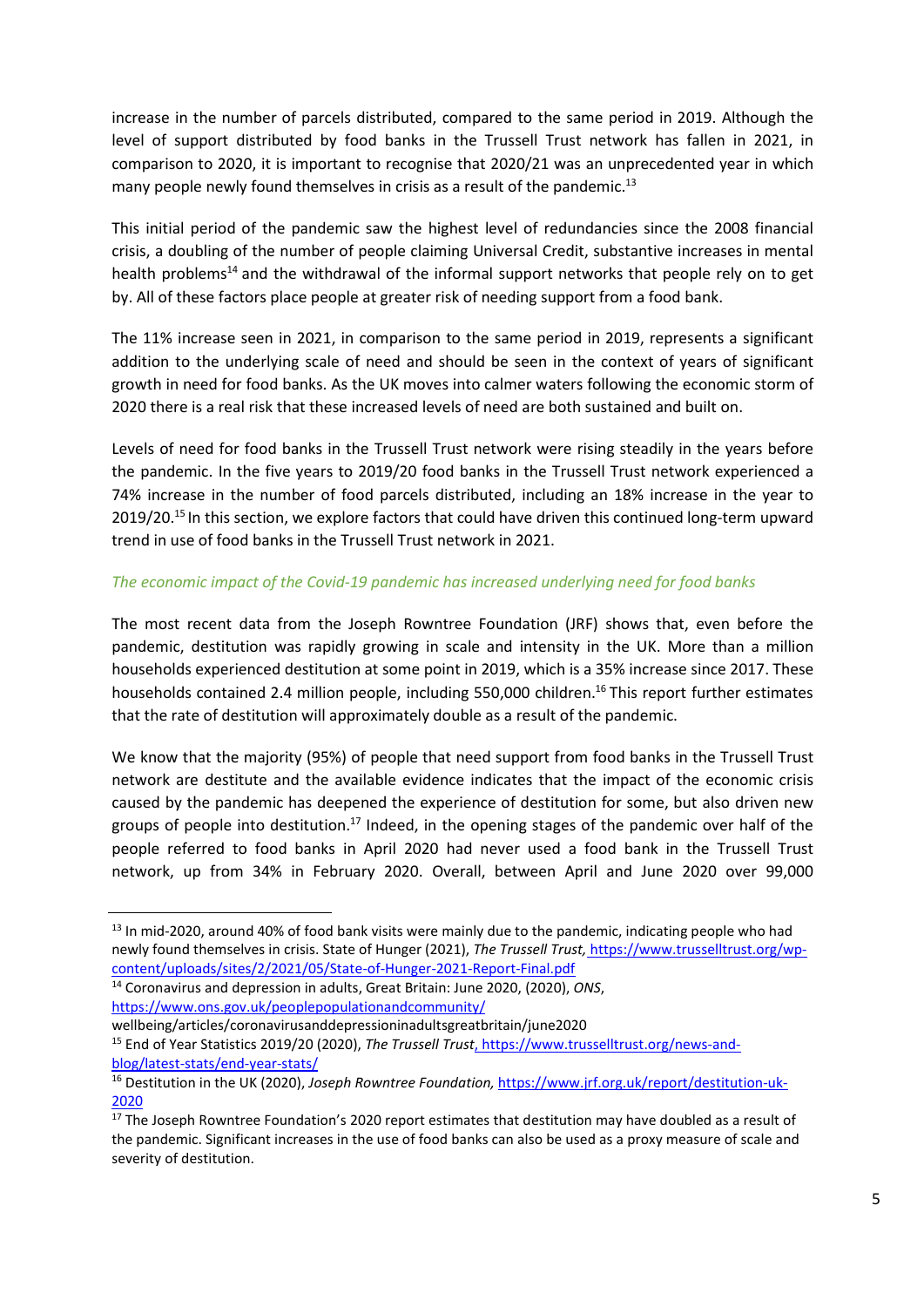households needed support from a food bank in the Trussell Trust for the first time.

We know that the experience of destitution varies between people but for some it will unfortunately be long term, and many of this new population of people pushed into destitution in 2020 will likely have needed repeat support from a food bank in 2021.

Underlying rates of food insecurity have also increased from 2019 to 2021. Surveys, conducted by the Food Foundation to track food insecurity across the UK, show that 5.2 million adults (9.9% of households) experienced food insecurity between February and August 2021 which remains higher than pre-Covid levels (7.6% of households).<sup>18</sup> This data also shows an increase in food insecurity for children, with 2.5 million children living in households experiencing food insecurity (February to August 2021), a 27% increase to pre-Covid levels.

The increases in estimated destitution, new households requiring support from food banks, and food insecurity reported in these studies help to explain the upward trend in use of food banks in the Trussell Trust network. They also highlight that the data collected within the network forms just one part of the picture of need and is not a complete reflection of economic hardship across the UK.

"We have heard from an increasing number of people who have not been out of work before, not applied for benefits before and not used a foodbank before." Food bank manager

## Increase in Universal Credit claimants

This increase in underlying need is best evidenced by the sustained increased in the number of people supported through social security. Last year the number of people claiming UC in the UK doubled from 3 million in March 2020 to more than 6 million in March 2021.<sup>19</sup> This high level of claimants has remained, with the figure standing at 5.8 million in September 2021.

Most people who need to use a food bank are receiving support from social security through benefits and research has consistently shown that the design and delivery of Universal Credit is a driver of need for food banks.<sup>2021</sup> Indeed, in 2019/20 government data collected on behalf of the DWP showed that people claiming Universal Credit were four times more likely to be experiencing food insecurity compared to all people receiving state support.<sup>22</sup>

"With more people being moved onto Universal Credit, then because of the 5 week wait, this increased the numbers needing to apply for food parcels." Food bank manager

While the uplift to the value of UC will have undoubtably reduced overall levels of need for food banks in this mid-year period, the sustained increase in the number of people requiring support from

<sup>19</sup> People on Universal Credit (2021), DWP, Stat-Xplore.

<sup>&</sup>lt;sup>18</sup> A Crisis within a Crisis: The Impact of Covid-19 on Household Food Security (2021), Food Foundation, https://foodfoundation.org.uk/publication/crisis-within-crisis-impact-covid-19-household-food-security

<sup>&</sup>lt;sup>20</sup> Dignity or Destitution? The case for keeping the Universal Credit lifeline (2021), Trussell Trust, https://www.trusselltrust.org/wp-content/uploads/sites/2/2021/02/dignity-or-destitution-UC-standardallowance-report-final.pdf

 $\frac{21}{21}$  Hunger and the welfare state: Food insecurity among benefit claimants in the UK (2021), Welfare at a (Social) Distance, https://www.distantwelfare.co.uk/food-insecurity-report

<sup>&</sup>lt;sup>22</sup> Family Resources Survey: financial year 2019-2020 (2021), DWP, https://www.gov.uk/government/statistics/family-resources-survey-financial-year-2019-to-2020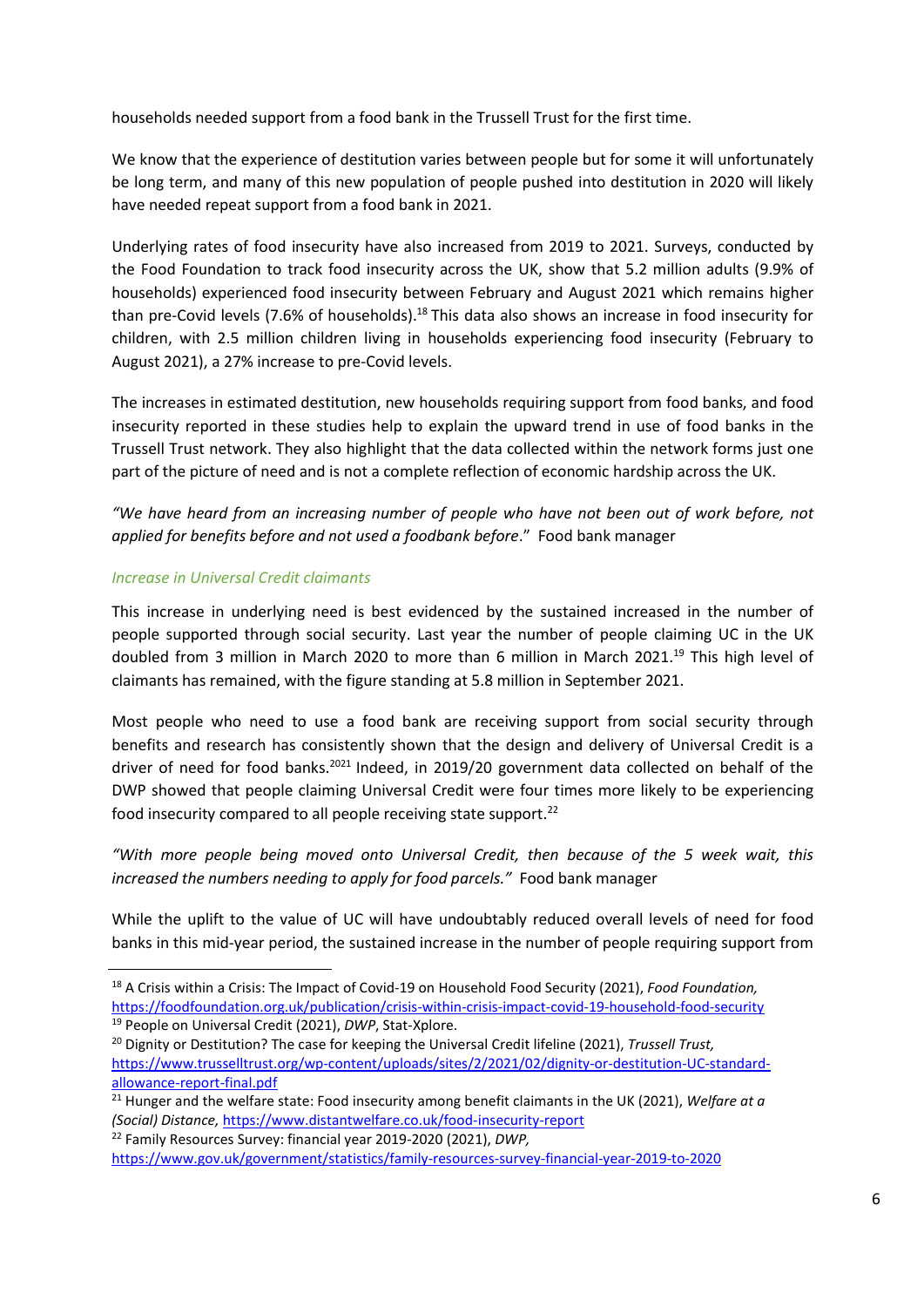UC and the known link between issues with the benefits system (insufficient income, the five-week wait, delays to payment, sanctions and deductions etc.) and food bank use, suggests this increase is likely to be a strong contributing factor to the upward trend in food bank use.

#### The economic shocks caused by the pandemic have long lasting effects

The immediate impact of the pandemic meant that many people newly found themselves in crisis and the profile of people referred to food banks changed slightly. Private renters, people born outside of the UK/Europe, people aged between 25 and 44, and couples with children were found to be using food banks more than before the pandemic.<sup>23</sup> While there has been a decrease in the number of emergency food parcels distributed during this period in comparison to last year, comments from food bank managers suggests that we are continuing to see people more at risk of needing to use food banks as a result of the economic and societal shocks caused by the pandemic.

The economic impact of the pandemic has eroded many households' financial resilience. Reductions to earnings because of the lower level of income from the furlough scheme, lower levels of income due to reduced hours and the income shock of moving from employment onto social security have all forced people to either dig into their savings to manage ongoing costs or take on additional debt. The Office for National Statistics found that by December 2020, nearly 9 million people had to borrow more money than usual because of the Covid-19 pandemic.<sup>24</sup> This erosion of financial resilience both impacts on people individually, by placing them at greater risk of falling into destitution, but also reduces their ability to support friends and family in crisis.

The people that were more likely than average to have taken on more debt closely overlap with people who have previously been shown to be at greater risk of needing support from a food bank. Including renters, people from minority ethnic groups, parents and carers, disabled people and people who are shielding, and young people.

Ill health, including mental health problems have been identified as a background driver of need for food banks.<sup>25</sup> Recent data collected during this mid-year period shows that the rates of mental health problems in the general public remain significantly higher than the period before the pandemic. In July to August 2021 around one in six (17%) adults aged 16 years and over in Great Britain experienced some form of depression. This is significantly higher than the equivalent figure before the Covid-19 pandemic (10%).<sup>26</sup> Food bank managers told us of their concern that increases in mental health support needs may lead to difficulties with work/finances and longer term increases in need for food banks.

<sup>&</sup>lt;sup>23</sup> State of Hunger (2021), The Trussell Trust, https://www.trusselltrust.org/wpcontent/uploads/sites/2/2021/05/State-of-Hunger-2021-Report-Final.pdf

<sup>&</sup>lt;sup>24</sup> Personal and economic well-being in Great Britain: January 2021 (2021), ONS, https://www.ons.gov.uk/peoplepopulationandcommunity/wellbeing/bulletins/personalandeconomicwellbeing intheuk/january2021

<sup>&</sup>lt;sup>25</sup> State of Hunger (2021), The Trussell Trust, https://www.trusselltrust.org/wpcontent/uploads/sites/2/2021/05/State-of-Hunger-2021-Report-Final.pdf

<sup>&</sup>lt;sup>26</sup> Coronavirus and depression in adults, Great Britain: July to August 2021, ONS, https://www.ons.gov.uk/peoplepopulationandcommunity/wellbeing/articles/coronavirusanddepressioninadul tsgreatbritain/julytoaugust2021#prevalence-of-depressive-symptoms-over-time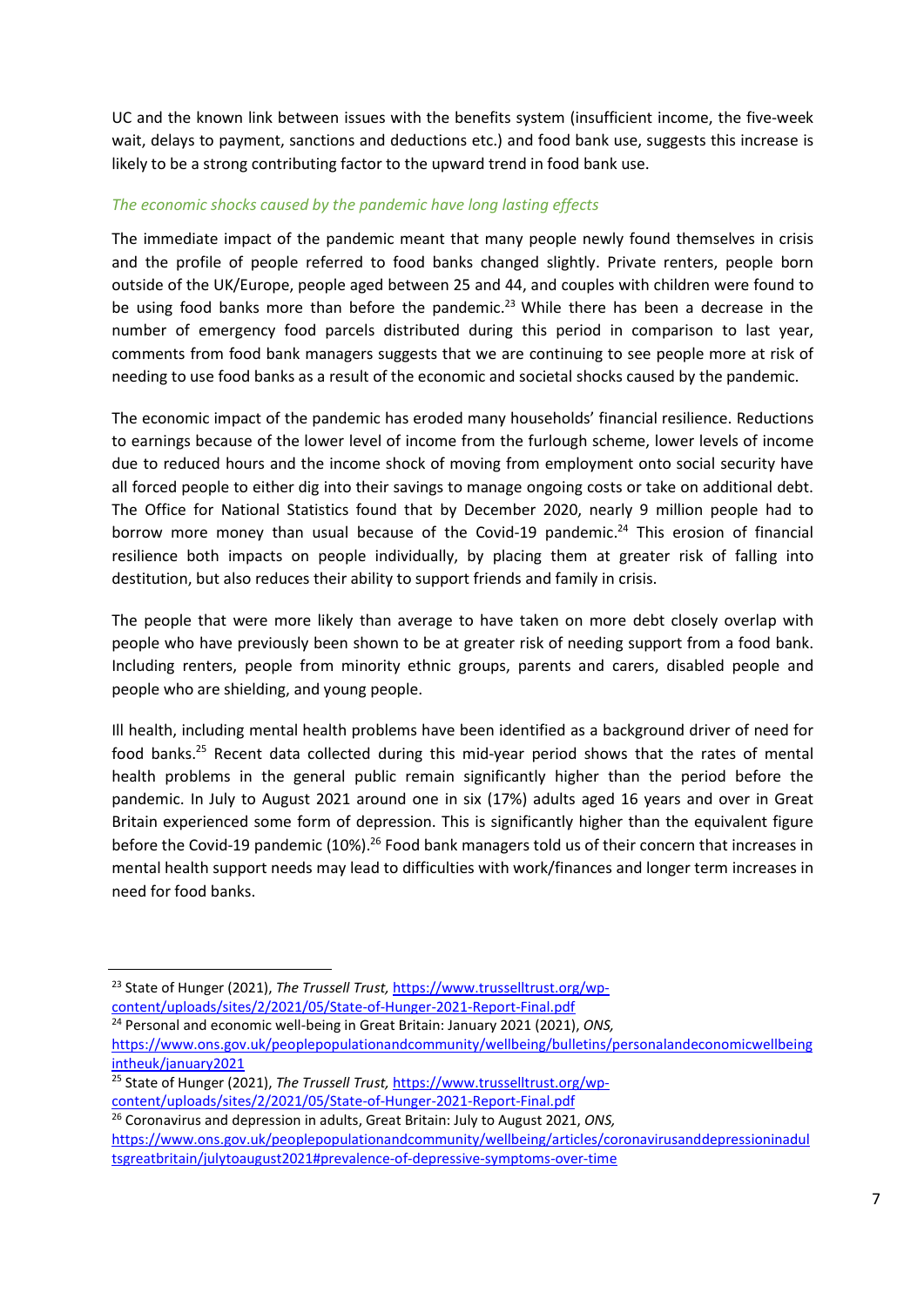"Mental health issues have seen a significant increase which has impacted [on] ability to work or manage financially." Food bank manager.

"The majority of people are either on benefits or in ill health, especially mental health. The difficulties of being able to access other, usual support during the pandemic has driven more of these cases to us and for longer." Food bank manager.

This increase in the underlying population of people at risk of needing support from a food bank, the erosion of financial resilience, and long-term mental health impacts of the Covid-19 pandemic are likely to have contributed to the upward trend in food bank use in the Trussell Trust network seen in 2021, in comparison to the same period in 2019.

#### The experience of food banks in 2021 highlights the differences to 2020

This section will look at the factors that may have driven the 26% decrease in the number of parcels distributed in the 6 months to the end of September 2021, reflecting on why need was so high in the same comparative period in 2020.

## Immediate impact of the pandemic

The comparison period for these new statistics in 2020 coincided with the introduction of significant measures to restrict the spread of Covid-19 in the UK which led to the closure of a quarter of UK businesses and prevented millions from working.<sup>27</sup> People with zero-hour contracts were more likely to face the most immediate consequences, with cancelled shifts meaning an instant loss of income.

While the UK Government introduced a raft of interventions at the outset of the national lockdown in March 2020 to support the incomes of millions, there were big gaps which left many people without support and therefore vulnerable to being swept into destitution at the height of the pandemic. For example, the Self-Employed Income Support Scheme (SEISS) was not in place in the first few months of the pandemic, with applications not opening for this until 13th May 2020.

Even once the SEISS was in place, more than 1.5 million self-employed people were not eligible to claim this form of support, and it also did not cover people who paid themselves in dividends.<sup>28</sup> In addition, the JRS did not offer support to people that had already been made redundant before the scheme was announced and employers were not able to rehire people who had been let go. Graph 1.1 shows that the UK redundancy rate increased significantly during the comparative period of April - September 2020, and that this rate has now fallen to pre-pandemic levels for the same time period this year.

<sup>28</sup> Self-Employment Income Support Scheme statistics: August 2020, (2020), HMRC, https://www.gov.uk/government/statistics/self-employment-income-support-scheme-statistics-august-2020/self-employment-income-support-scheme-statistics-august-2020

 $27$  Covid-19: the impact of the pandemic on inequality, (2020), Institute for Fiscal Studies, https://ifs.org.uk/publications/14879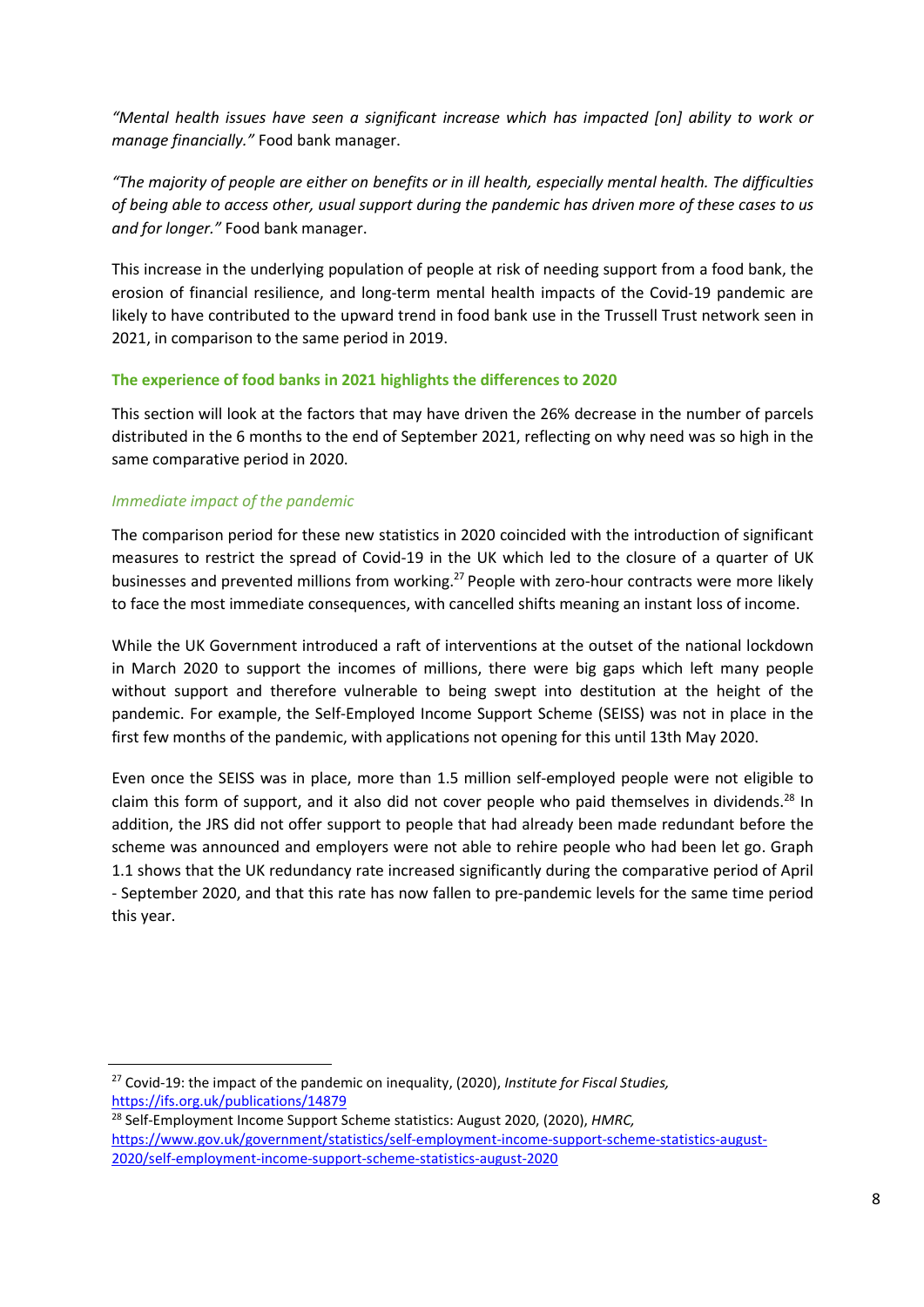



These factors, in part, help to explain the huge increase in emergency food parcels distributed by food banks in the Trussell Trust network during the initial stages of the crisis.<sup>29</sup> The comparison between the number of emergency food parcels distributed between April - September 2020, and the same period in 2021, therefore, needs to be understood within the uncertain economic conditions associated with the early stages of the Covid-19 pandemic.

## Interventions from the UK Government

"Personally, I do think that the government interventions have and still are making a significant difference and I fear that if these are removed, I believe that we are going to be inundated again with families who experience long term hardship." Food bank manager

As outlined above, the immediate impact of the pandemic helps, in some way, to explain the difference between the number of emergency food parcels distributed by food banks in the Trussell Trust network between April-September 2020 and the same period in 2021. However, as we have moved to a more stable economic situation in 2021 the significant interventions the UK Government put in place may have played an important role in preventing additional use of food banks in the Trussell Trust network and reducing the overall increases in need since 2019.

In addition to the introduction of the JRS and SEISS, the UK Government also increased the levels of support provided by the social security system. The UC Standard Allowance and Working Tax Credit, and statutory sick pay personal allowance were raised by £20 per week (26%) and Local Housing Allowance (LHA) rates were raised back to the 30th percentile of private market rents.<sup>30</sup>

Graph 1.2 shows the top five reasons that food bank managers in the Trussell Trust network have

<sup>29</sup> The initial stages of the crisis (1 April – 30 June 2020) saw an 83% increase in emergency food parcels distributed in the Trussell Trust network compared to the same period in the previous year, the increase in the ensuing months (1 July – 30 September) was lower, at 13%. Trussell Trust data briefing on end-of-year statistics relating to use of foodbanks: April 2020 – March 2021 (2021), The Trussell Trust, https://www.trusselltrust.org/wp-content/uploads/sites/2/2021/04/Trusell-Trust-End-of-Year-stats-data-

briefing\_2020\_21.pdf <sup>30</sup> State of Hunger (2021), The Trussell Trust, https://www.trusselltrust.org/wpcontent/uploads/sites/2/2021/05/State-of-Hunger-2021-Report-Final.pdf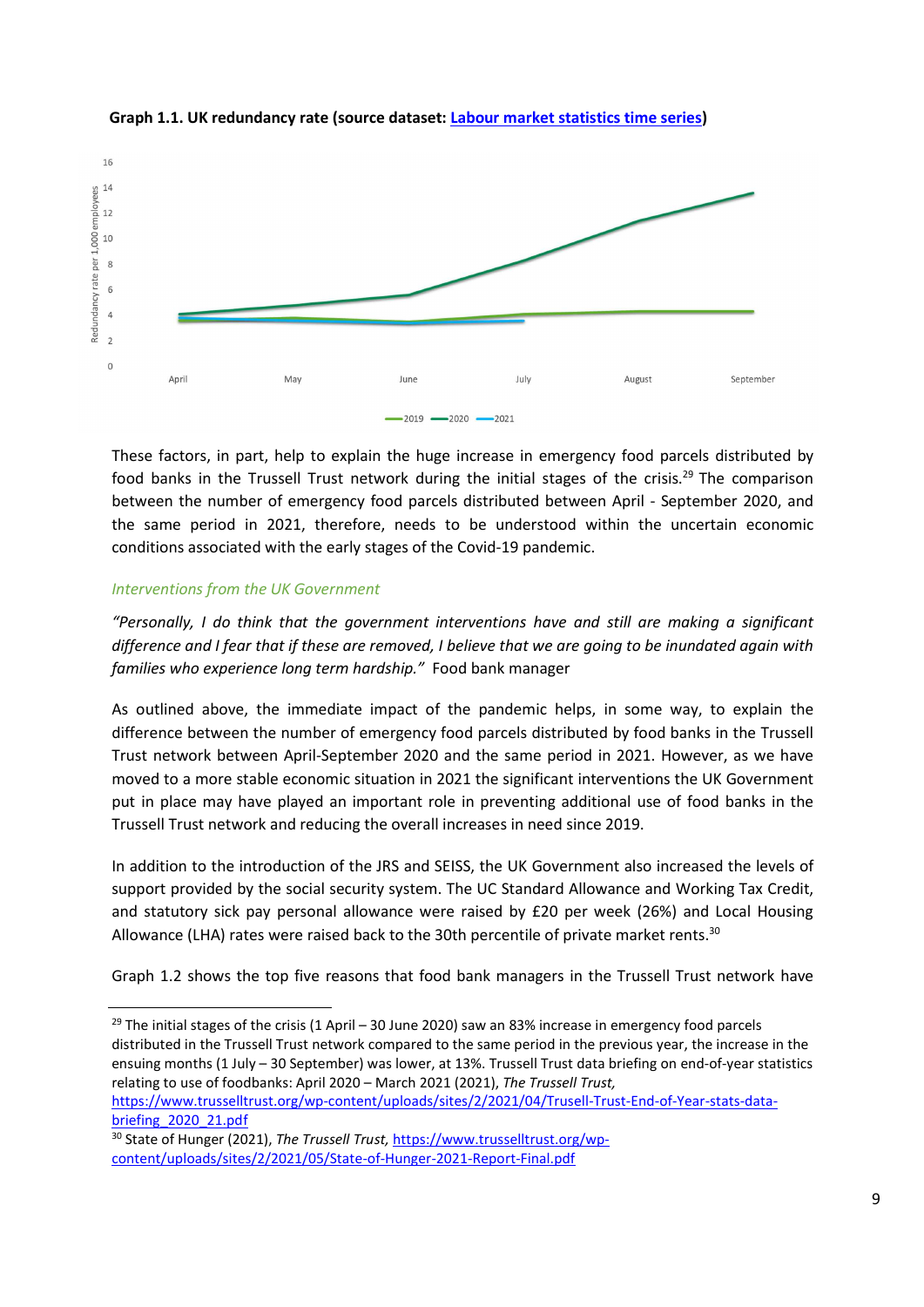identified as suppressing overall levels of need for support since March 2020. The national interventions featured on this graph will be discussed in this section, and the local interventions will be discussed in later sections of this briefing to help explain varying levels of need across and within different areas.



## Graph 1.2 Top 5 reasons for decrease in referrals $31$

"Anecdotally I spoke to a couple of families on how things were, especially last summer. One in particular who often struggles, is in receipt of UC and generally has work (might be a zero hours contract), but needs help with food once every 6-7 weeks to tie [sic.] her over... However, she had not required help from the foodbank from March until August. She put this down to the increased UC and her generous free school meal vouchers." Food bank manager

"The increase in LHA and UC rates meant that many of our 'semi-regular' clients pre-Covid had sufficient income to get by and were less likely to fall into crisis." Food bank manager

The £20 increase to the UC Standard Allowance was the reason food bank managers said had the biggest impact on a decrease in referrals since March 2020, with 68% of respondents stating this. This finding is supported by further research conducted by YouGov, on behalf of the Trussell Trust, with 72% of people (seven in ten) claiming UC since early 2020 saying that the uplift had made buying essentials such as food, clothing and toiletries easier than before.<sup>32</sup>

## National and regional differences across the UK

There is significant variation across local authorities, regions and the constituent countries of the UK in the recorded change in the number of parcels distributed in this period in 2021. As will be discussed, it must be recognised that many factors will affect the number of parcels that are distributed in any given area. Neither lower percentage increases, nor lower overall numbers, should necessarily be interpreted as demonstrating lower levels of destitution or overall need in these

<sup>31</sup> Food bank managers were asked 'Thinking about your food bank's experience: How do you think each of the following factors has affected the number of people referred for support since March 2020?' <sup>32</sup> Dignity of Destitution? The case for keeping the Universal Credit lifeline (2021), The Trussell Trust, https://www.trusselltrust.org/wp-content/uploads/sites/2/2021/02/dignity-or-destitution-UC-standardallowance-report-final.pdf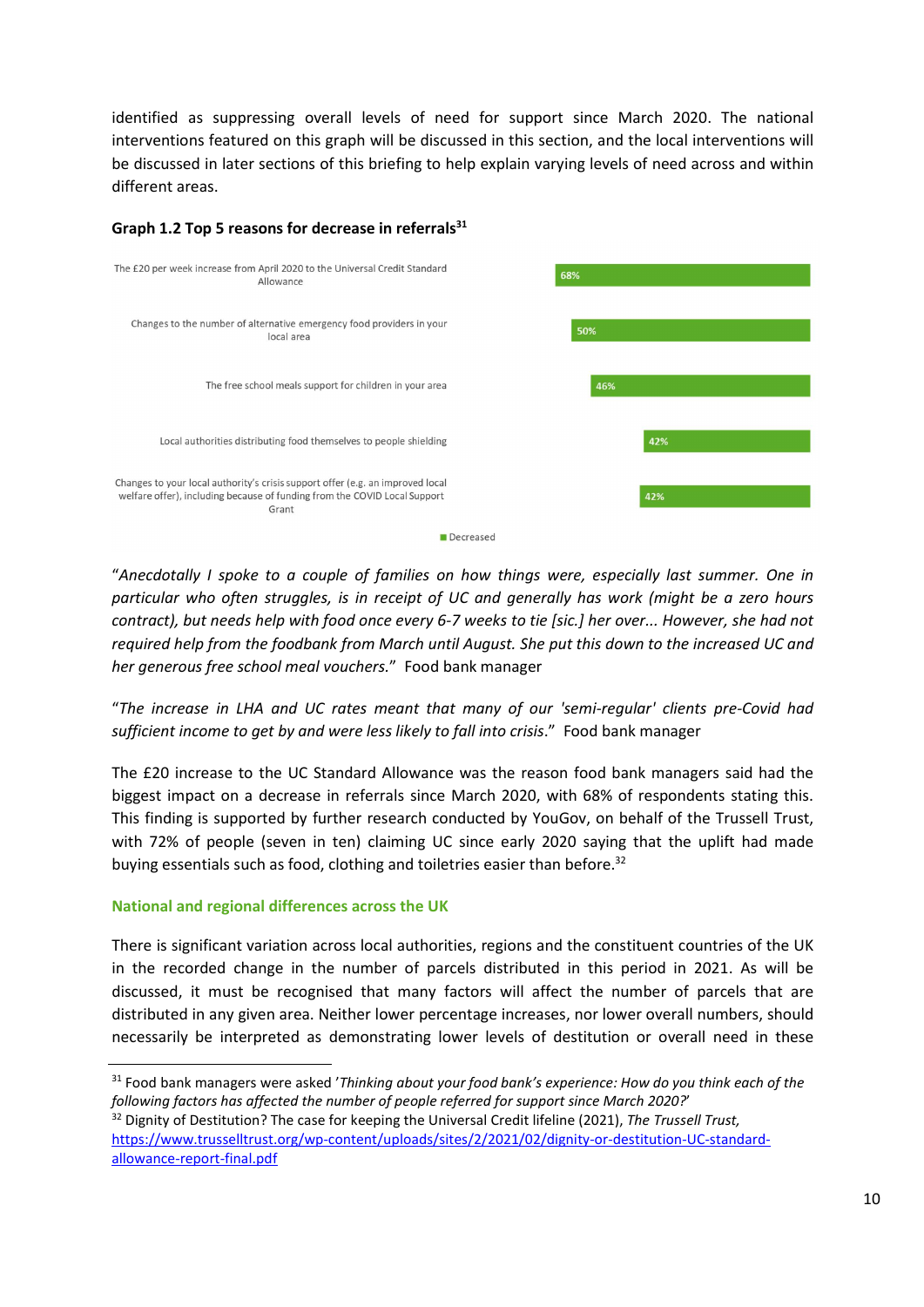areas.

As reflected in the overall total for the UK, all of the nations and regions in the UK saw a decrease in the number of food parcels distributed in comparison to the same period in 2020, as shown in Table 1.2.

London saw the largest percentage increases compared to the same period in 2019 (a 48% increase). Other regions in England have seen smaller percentage increases, between 1% and 32%, and one region has seen a decrease, North West (-4%).

Looking at the higher areas of the UK, Northern Ireland saw the largest percentage increase in comparison to the same period in 2019 (40%) and decreases were seen in Scotland (-25%) and Wales (-5%). England sits in the middle of this with an increase of 18%.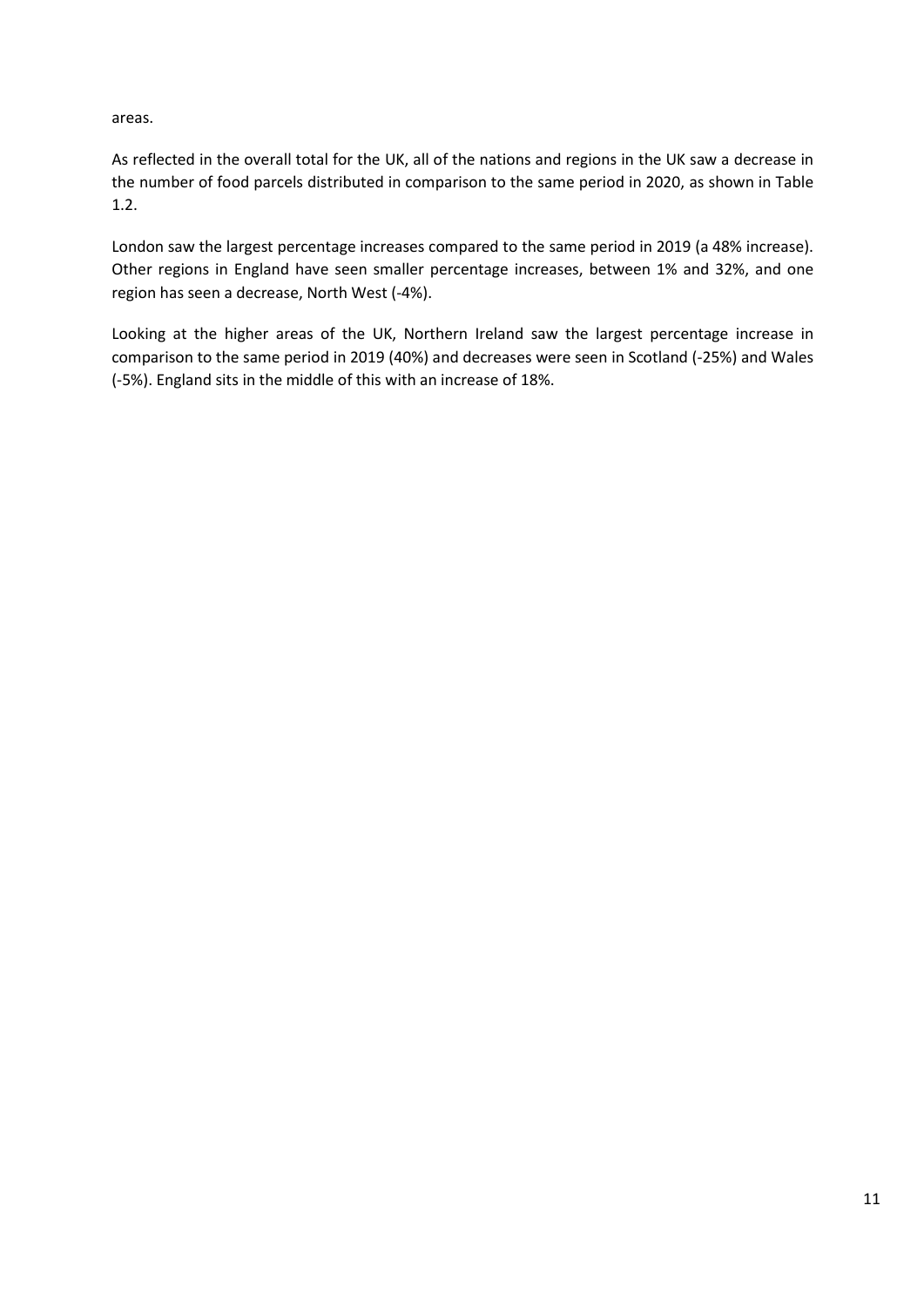## Table 1.2. Regional results show variation in the total number of emergency food parcels distributed

|                          | <b>Total number of</b><br>emergency food parcels<br>distributed April-<br>September 2021 | % change from 2020 | % change from 2019 | % change from 2016 |
|--------------------------|------------------------------------------------------------------------------------------|--------------------|--------------------|--------------------|
| United Kingdom           | 935,749                                                                                  | $-26%$             | 11%                | 74%                |
| England                  | 770,910                                                                                  | $-26%$             | 18%                | 86%                |
| Northern Ireland         | 25,170                                                                                   | $-23%$             | 40%                | 80%                |
| Scotland                 | 84,555                                                                                   | $-25%$             | $-25%$             | 29%                |
| Wales                    | 55,114                                                                                   | $-22%$             | $-5%$              | 30%                |
| East Midlands            | 56,387                                                                                   | $-15%$             | 25%                | 128%               |
| East of England          | 97,500                                                                                   | $-16%$             | 18%                | 90%                |
| London                   | 135,461                                                                                  | $-37%$             | 48%                | 158%               |
| North East               | 43,141                                                                                   | $-34%$             | 1%                 | 44%                |
| North West               | 108,778                                                                                  | $-32%$             | $-4%$              | 37%                |
| South East               | 113,729                                                                                  | $-24%$             | 32%                | 136%               |
| South West               | 73,226                                                                                   | $-27%$             | 4%                 | 61%                |
| <b>West Midlands</b>     | 89,718                                                                                   | $-18%$             | 20%                | 78%                |
| Yorkshire and The Humber | 52,969                                                                                   | $-19%$             | 10%                | 64%                |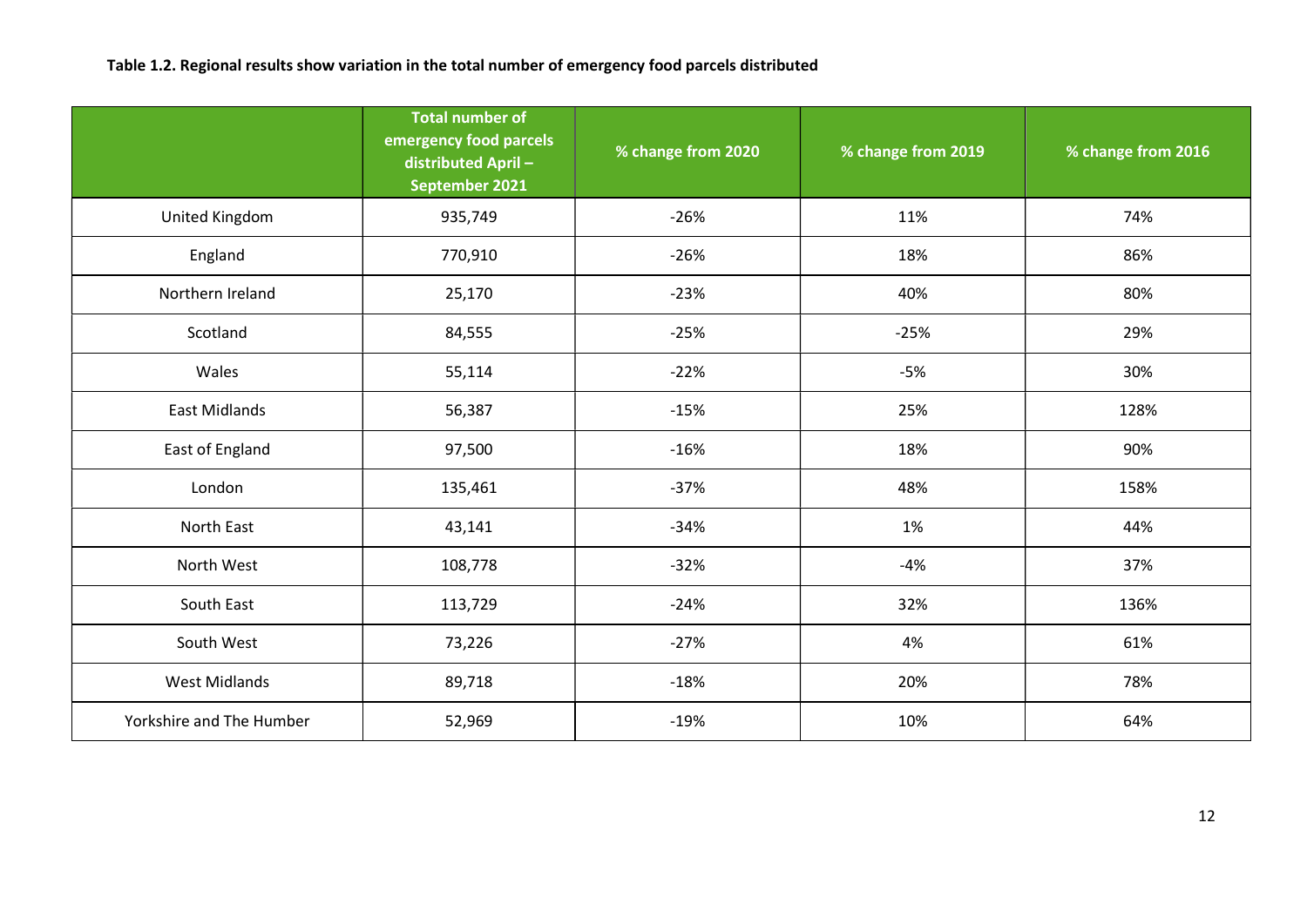As stated above, lower percentage increases should not necessarily be interpreted as demonstrating lower levels of need in these areas. Table 1.3 shows data collected by YouGov on behalf of the Trussell Trust, on overall levels of food bank use in the 30 days to mid-August 2021 amongst the UK population. This data shows that, for instance, reported use of food banks in Scotland is not lower than the UK average and in fact may be slightly higher. These statistics include use of food banks in the Trussell Trust network and also report on use of food banks and other emergency food provision that sit outside of the network.

This finding is reinforced when looking at the most recent data from the Food Foundation from August 2021. This survey found that levels of food insecurity in Scotland remained high (10.3%) and were comparable to Northern Ireland (11%) and Wales (12.6%). Levels were also higher than some English regions including the East of England and South East.<sup>33</sup>

Data from the Scottish Welfare Fund (SWF) provides some indication of overall trends in the number of people facing crisis in Scotland.<sup>34</sup> It shows that while the number of people applying for a crisis grant in the April-June period of 2021 is lower than the equivalent figure in 2020 (75,685 to 62,015) they remain significantly higher than the same period in 2019 (51,065). Indeed, this most recent data highlights that applications to the SWF in the second quarter of 2021 (April to June) were higher than at any stage in 2019 or at any stage since the introduction of the statistical release in 2013 (excluding 2020). The Claimant Count statistics presented later in this document also indicate that Scotland has not seen a significantly different employment shock than the rest of the UK.

| <b>Area</b>      | % in each area that say they used a food bank or<br>similar service in the 30 days to mid-August 2021. * |
|------------------|----------------------------------------------------------------------------------------------------------|
| United Kingdom   | 4%                                                                                                       |
| England          | 3%                                                                                                       |
| Northern Ireland | 3%                                                                                                       |
| Scotland         | 7%                                                                                                       |
| Wales            | 6%                                                                                                       |

Table 1.3. Population statistics on food bank use show that need is high across each area of the UK

\*Excludes people that had used a food bank or similar service solely because of issues physically accessing food.

Data from food banks in our network in Scotland does however remain an outlier in terms of being the only area of the UK to experience a significant (25%) decrease since the same period in 2019.

Different policy interventions in Scotland to boost the income of people in receipt of social security may have impacted on the levels of need for food banks in this period. In February 2021, the Scottish Government introduced the Scottish Child Payment (SCP); £10 a week, per child under the age of six,

<sup>33</sup> Food Insecurity Tracking, Round 8 (2021), Food Foundation, https://foodfoundation.org.uk/initiatives/foodinsecurity-tracking

<sup>&</sup>lt;sup>34</sup> The Scottish Welfare Fund helps families and people in Scotland who are on low incomes. Scottish Welfare Fund statistics: update to 30 June 2021, (2021), Social Security Directorate,

https://www.gov.scot/publications/scottish-welfare-fund-statistics-update-to-30-june-2021/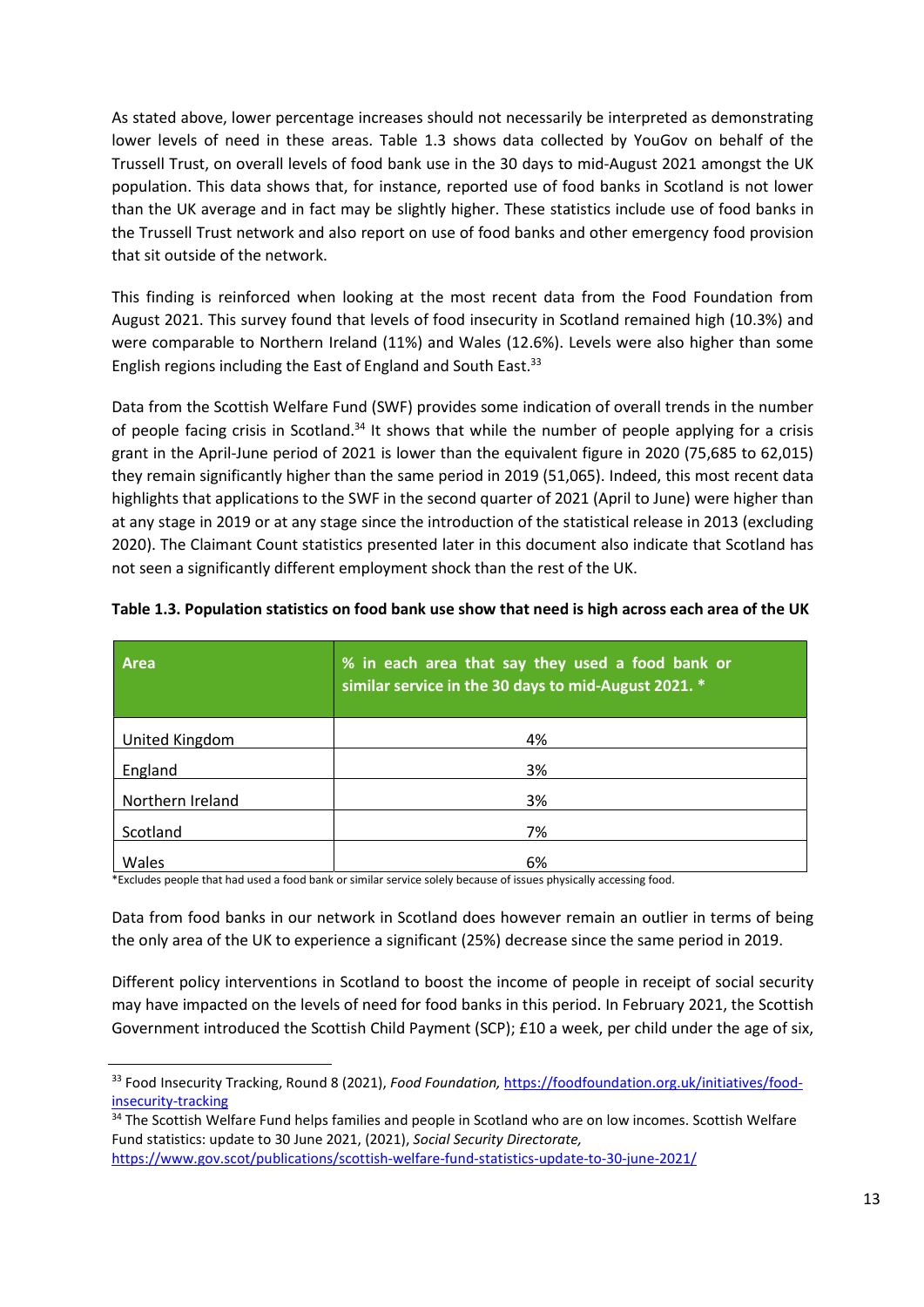to support eligible families with the costs of living, although early evidence suggests the take-up level is only around 60%.<sup>35</sup>

While we are yet to see evidence of the impact the SCP has had on supporting low-income families. previous research suggests that the increase in income for families with children who have accessed the payment could result in a decrease in the need for emergency food parcels. Significant evidence exists to show that increasing the value of benefits reduces overall levels of need for food banks.<sup>36</sup> Statistical modelling carried out as part of the State of Hunger (2021) research found that an increase of £1 in the value of all main income replacement benefits was associated with a decrease of 2.6% in the number of parcels given out in a typical local authority.<sup>37</sup> With this in mind, action by the Scottish Government to improve the take up level, alongside a faster roll out to children aged 6- 15 and increasing the level of the SCP, could have a significant impact on levels of food bank use and destitution in Scotland.

The temporary increase in funds made available to the SWF during the Covid-19 pandemic, which offers support to people facing crisis, are also worthy of note when considering factors that may have prevented additional need for food banks in the Trussell Trust network in Scotland. Local authorities in 2020/21 were allocated £57.5 million for SWF awards, an increase of £24.5 million from 2019/20.<sup>38</sup> In 2021/22 the allocation has returned to a similar level as 2019/20 (£35 million).<sup>39</sup>

However, data from partners and collected by the Scottish Government indicates that overall levels of need in Scotland remain high, and our data should not be taken to indicate that rates of destitution have declined or remained stable during this period. Indeed, the Scottish Government's impact assessment suggests that $40$ :

The effects of COVID-19 will layer on top of existing structural imbalances and are predicted to be particularly severe for people on low incomes, who are more likely to have poorer health and are also more likely to be in insecure work without financial reserves.

Conversations with food banks, as well as findings from commissioned research from King's College London, instead suggest a significant proportion of people in need in Scotland during the crisis have been supported by additional emergency food provision within their areas.<sup>41</sup> This could have

<sup>&</sup>lt;sup>35</sup> Scottish Child Payment (2021), The Scottish Parliament,

https://digitalpublications.parliament.scot/ResearchBriefings/Report/2021/7/13/c9019cbc-3242-4f2c-9d37 fa7cb34f1376

<sup>36</sup> State of Hunger (2021), The Trussell Trust, https://www.trusselltrust.org/state-of-hunger/ <sup>37</sup> IBID.

<sup>&</sup>lt;sup>38</sup> Scottish Welfare Fund Statistics: Annual Update 2020/21 (2021), Social Security Directorate (Scottish Government), https://www.gov.scot/publications/scottish-welfare-fund-statistics-annual-update-2020-2021/ <sup>39</sup> Scottish Welfare Fund Statistics: Update to 30 June 2021 (2021), Social Security Directorate (Scottish

Government), https://www.gov.scot/publications/scottish-welfare-fund-statistics-update-to-30-june-2021/

<sup>40</sup> Equality and Fairer Scotland Impact Assessment: Evidence gathered for Scotland's Route Map through and out of the Crisis, (2020), Fair Work, Employability and Skills Directorate (Scottish Government) https://www.gov.scot/publications/equality-fairer-scotland-impact-assessment-evidence-gathered-scotlandsroute-map-through-out-crisis/pages/4/

<sup>&</sup>lt;sup>41</sup> This commissioned (unpublished) research, conducted over October and November, led by Dr Rachel Loopstra (King's College London) and Dr Hannah Lambie-Mumford (University of Sheffield) has involved conducting six case studies in urban areas of England and Scotland to explore outlier trends in Trussell Trust food bank usage.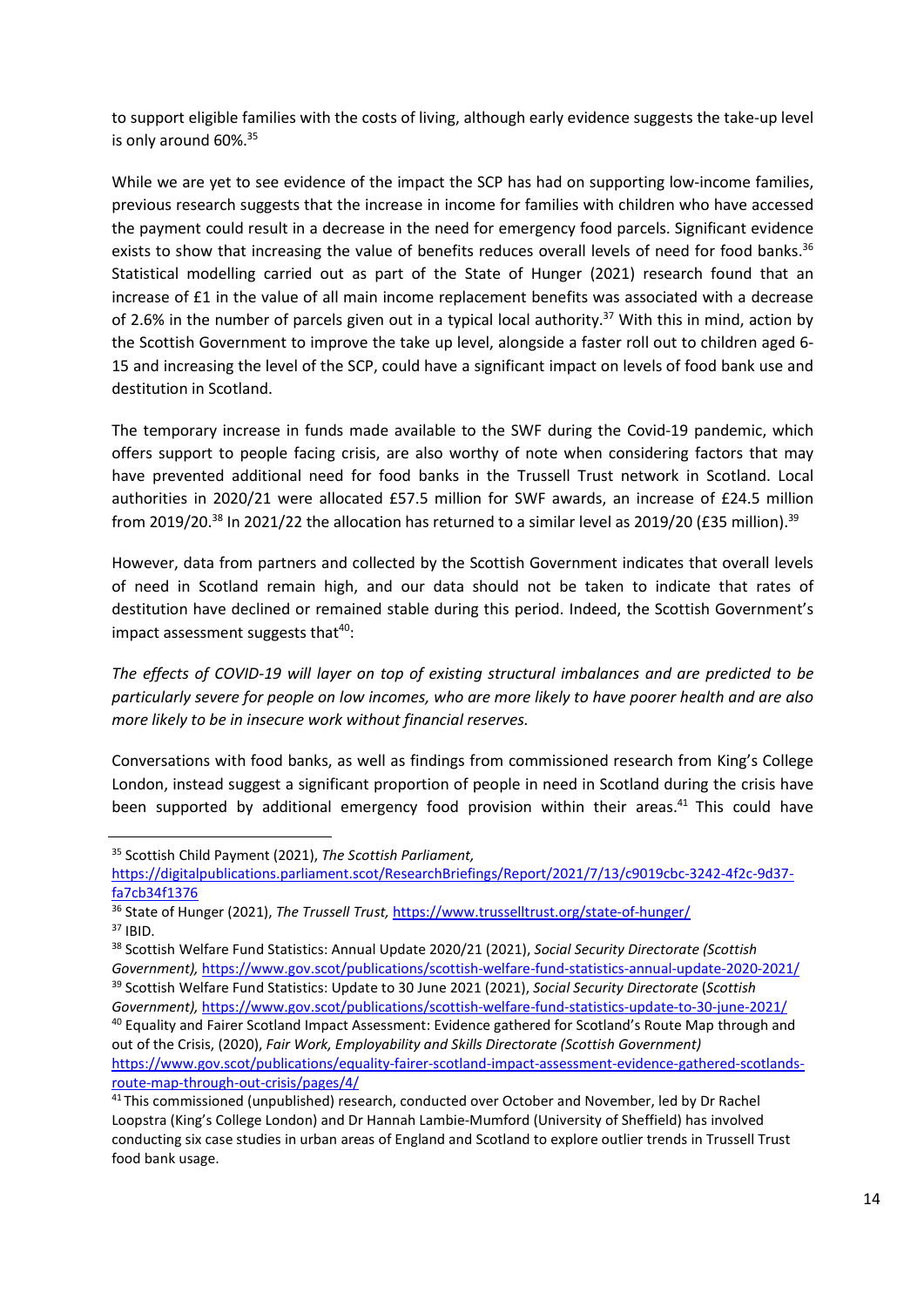included new emergency food providers set up through the increase in funding through initiatives such as the Scottish Government Food Fund.<sup>42</sup> As well as food banks, local councils have been distributing food parcels, as have other community organisations such as churches, football teams and mutual aid groups.

Example: In one of Kings' case study areas (a large city in Scotland), before the pandemic, in addition to the 14 Trussell Trust distribution centres operating, there were at least 31 independent food banks involved in weekly food parcel distribution according to the Independent Food Aid Network (IFAN). Based on recent desk-based research, IFAN has now identified at least 14 more independent food banks regularly distributing food parcels each week since the Covid-19 outbreak<sup>43</sup>.

## There is significant regional variation in the experiences of food banks in the Trussell Trust network in 2021

Variation in the change in the rate of support given out by food banks in the Trussell Trust network is also seen at a local authority level across the UK. Between 1st April – 30th September 2021, there were food bank centres in the Trussell Trust network based in 292 local authority areas across the UK.<sup>44</sup>

The majority (80%) of local authorities which had a food bank from the Trussell Trust network in both 2020 and 2021 experienced a decrease in the number of parcels distributed between April – September 2021 compared to the same period in 2020. Showing the large variation at this more local level just over one in six (16%) local authorities saw a doubling in the level of support given out by food banks in the Trussell Trust network when compared to 2020.

When looking back to 2019 just over half (53%) of local authorities saw an increase in the number of food parcels distributed by food banks in the Trussell Trust network. Almost one in three (31%) saw a doubling or over in the amount of support given to people in crisis. A significant minority (47%) of local authorities saw decreases in comparison to this period.

Local authority level statistics can be affected by changes to the operational structure (e.g. changes to opening hours, number of days open, or switch to a distribution model) of food banks and of the agencies and organisations that refer people to food banks.<sup>45</sup> In some cases food banks have also left the Trussell Trust network at some point in 2021.<sup>46</sup> At this more local level expanding or contracting opening hours, or opening or closing distribution centres could increase the overall levels of parcels distributed by food banks in the Trussell Trust in that area.

<sup>43</sup> Data collected by IFAN in September 2020 so the number of independent food banks in the area likely to have changed.

<sup>44</sup> Of those, 290 also had food bank centres in those areas in the same period in 2020 and 285 also had food bank centres in the same period in 2019.

<sup>&</sup>lt;sup>45</sup> Investigating outlier trends in Trussell Trust food bank usage over the COVID-19 crisis in the UK. Loopstra, Goldberg, Gordon & Lambie-Mumford.

<sup>46</sup> State of Hunger (2021), Trussell Trust, https://www.trusselltrust.org/wpcontent/uploads/sites/2/2021/05/State-of-Hunger-2021-Report-Final.pdf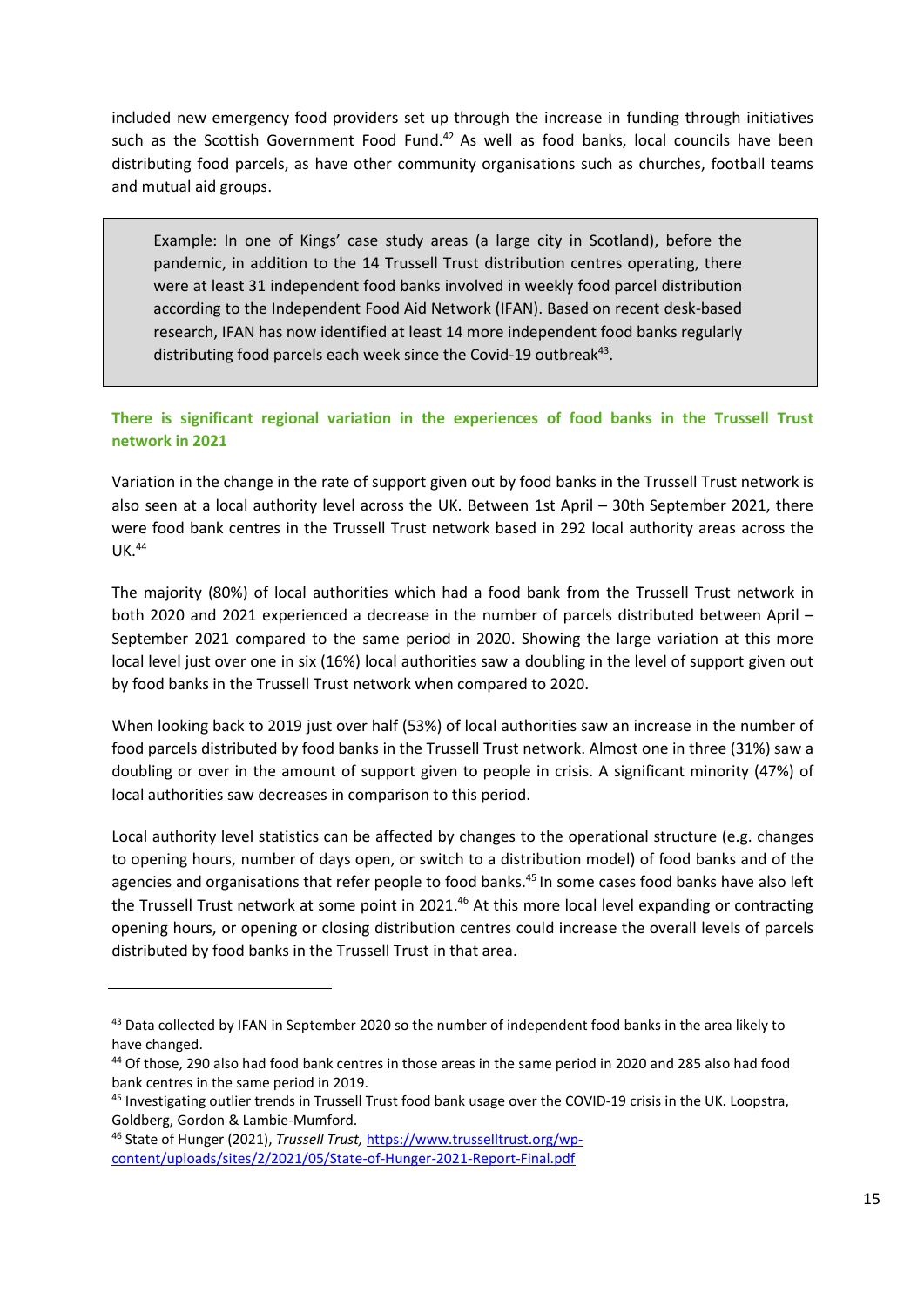Changes to employment and levels of need in the local area may also impact on the magnitude of rates of change. Importantly, while there has been evidence of some local areas being harder hit by the economic impacts of Covid-19 than others, there has been no evidence of economic hardship, and in turn, food insecurity decreasing in local areas over this period when compared to 2019. As such, reductions in use in food banks in the Trussell Trust network should not be interpreted as a decrease in need.<sup>47</sup>

Table 1.4. One in six local authority areas saw a doubling in the number of food parcels distributed April –September 2020 vs. April – September 2021

| Banded change in number of emergency food parcels<br>distributed within local authority | % of local<br>authority areas<br>in 2020 | % of local<br>authority areas<br>in 2019 |
|-----------------------------------------------------------------------------------------|------------------------------------------|------------------------------------------|
| 100% and above                                                                          | 16%                                      | 31%                                      |
| $50\% - 99\%$                                                                           | 2%                                       | 11%                                      |
| 0%-49%                                                                                  | 2%                                       | 12%                                      |
| Decrease                                                                                | 80%                                      | 47%                                      |

## Factors that may affect the number of emergency food parcels distributed across the UK

Statistics from the Trussell Trust are often used as a barometer of the scale and change in food insecurity and levels of destitution at a national and local level but must be looked at with an awareness that these statistics form only part of the picture of need.

Since the pandemic, it has become even more important to understand what factors could be driving changes to the level of use of food banks in the Trussell Trust network at a local and national level. In particular it is crucial to continue to acknowledge the role of alternative emergency food providers that sit outside of the Trussell Trust network, in order to fully understand the scale of destitution and subsequent need for support from food banks or other forms of emergency food provision. Therefore, any relative increases or decreases seen within the network may not accurately reflect the overall scale of economic hardship across the UK. Many food banks in the network have seen decreases in reported figures, at the same time as measurements of financial insecurity such as unemployment have increased in the area that they are based.

Research conducted by YouGov on behalf of the Trussell Trust suggests that the population of people provided with food parcels during this period in 2021 has been wider than just people supported by food banks in the Trussell Trust network. Figures presented in Table 1.3. show 4% of the adult population age 16+ in the UK were supported by a food bank or a similar service in the 30 days to mid-August 2021. This is the equivalent of over 2 million people and does not include the support that would have been provided to children.<sup>48</sup>

 $47$  IBID.

<sup>48</sup> Estimates of the population for the UK, England and Wales, Scotland and Northern Ireland (2020), ONS,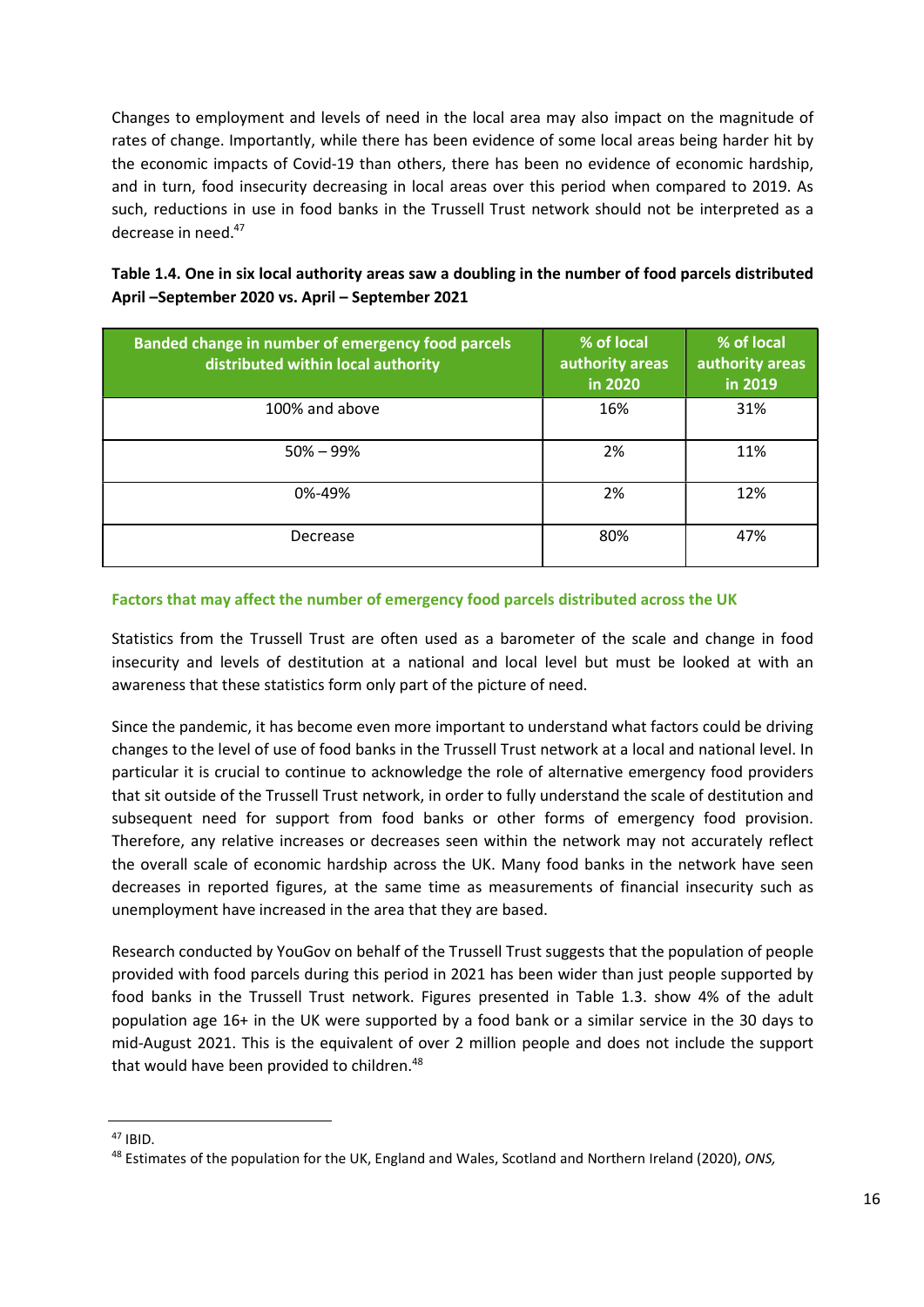#### Operational differences

This section draws together evidence from our network and externally to suggest factors that may contribute to differing levels of use of food banks in the Trussell Trust network during this period in 2021.

During the initial phases of the pandemic in 2020, food banks in the Trussell Trust network across the UK faced significant challenges in continuing to operate according to their pre-pandemic service delivery models. Some of these changes may have been maintained into 2021, while others may have had to respond again to new challenges this year.

Many have had to change how they operate, such as by shifting their opening hours, centralising to single distribution locations, or implementing a delivery model.<sup>49</sup> Some food banks have also had to adapt to operating with fewer volunteers, for example if volunteers have been required to selfisolate.

## Food banks faced challenges staying open and operating as usual

In the initial phases of the pandemic food banks across the UK needed to reduce or alter their service provision to work safely during the pandemic. This may have included reducing opening hours or choosing to open only some distribution centres and not others. A temporary closure, or one food bank making changes to their distribution model and opening hours, will have a more significant impact on the figures for an area of the UK with fewer food banks. Operational challenges and subsequent changes to working practices impacted differently on food banks across the UK, meaning some saw a surge in use and others reduced levels. For some food banks these changes have been carried over from 2020 to 2021 which will impact on the long term trends of need in their local areas.

As data is collected based on where the distribution centres are physically located, the closure or opening of individual distribution centres may impact on the figures for some local authority areas.

"Having to close down a centre that we had open in the mornings on Thursdays [reduced the support we provided]. It meant that our location is very central, which is good, but people on the outskirts of xxxx are finding it harder to access our services. However, we are attempting to reopen this centre as well as another one on Tuesday mornings within the next few month" Food bank manager

Switching to a delivery model may have increased distribution from some food banks due to:

- Increased accessibility and a reduction in the stigma of visiting a food bank.
- An increase in referrals for particular food banks. In urban areas, where referral agencies are nearby to several food banks, they may be more likely to refer to a food bank in their area which offered a delivery service, if another didn't.

https://www.ons.gov.uk/peoplepopulationandcommunity/populationandmigration/populationestimates/datasets/popul ationestimatesforukenglandandwalesscotlandandnorthernireland

<sup>&</sup>lt;sup>49</sup> Investigating outlier trends in Trussell Trust food bank usage over the COVID-19 crisis in the UK. Loopstra, Goldberg, Gordon & Lambie-Mumford.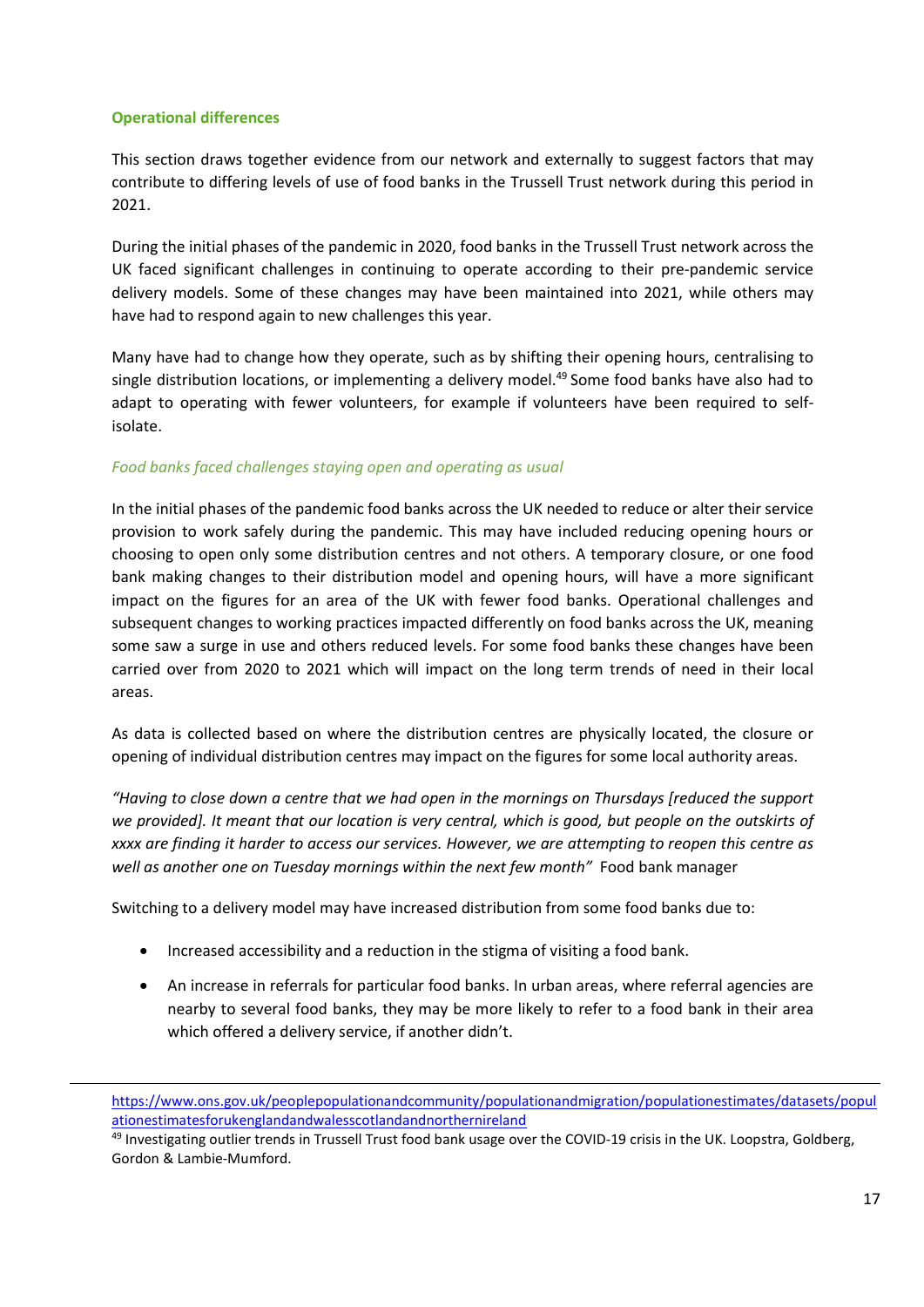The switch to a delivery model may however have reduced the number of parcels distributed by some food banks due to:

- People believing a food bank was closed or lacking information on how to access their services.
- Delays to delivery, or an inability to guarantee delivery at all due to high levels of need, which may have pushed people to seek alternative provision.

#### Parcel sizes

Some food banks have increased the size of some or all of the parcels they provide. Food banks typically distribute a three-day parcel, but during the crisis seven-day parcels have been distributed, both as a response to increased need and as part of moving to a delivery model. Around 10% of households who received a parcel between April and September 2021 received seven days of food. No adjustment has been made to our figures to attempt to equivalise three- and seven-day parcels, with just the total number of parcels distributed recorded. Each parcel is counted as one unit regardless of size.

A larger parcel may reduce repeat use of food banks due to the increased level of support being provided. At a local level, some food banks that have been providing a high proportion of seven-day parcels may see smaller percentage increases in parcels distributed, despite offering a higher level of support to people. Some of these differences can be seen in the statistics that the Trussell Trust collects on the total weight of food distributed.

While the total number of parcels distributed in the UK has decreased by 26% from the same period in 2020, the change in the weight of food distributed is smaller at 18%. Looking further back to 2019, the percentage increase in weight of food distributed (33%) is far higher than the overall increase in the number of parcels distributed (11%) when comparing to the same period in 2021. Changes to the size of parcels that food banks distribute may play a part in different trends seen at a local level when comparing to 2019.

| <b>Comparison to mid-year</b><br>period of 2021 | % increase in the number of<br>food parcels distributed | % increase in the total weight<br>of food distributed |
|-------------------------------------------------|---------------------------------------------------------|-------------------------------------------------------|
| From 2019                                       | 11%                                                     | 33%                                                   |
| From 2020                                       | -26%                                                    | $-18%$                                                |

#### Table 1.5. Comparing changes to parcel numbers to changes to total weight of food distributed.

#### Food banks operate in a variety of local, regional and national contexts which impact on levels of need

Several factors external to food banks and their operations have also had an impact on the numbers of parcels that have been distributed by food banks in the Trussell Trust network. These include local, regional and national variations in policy and populations, as well as the crisis response environment in each area.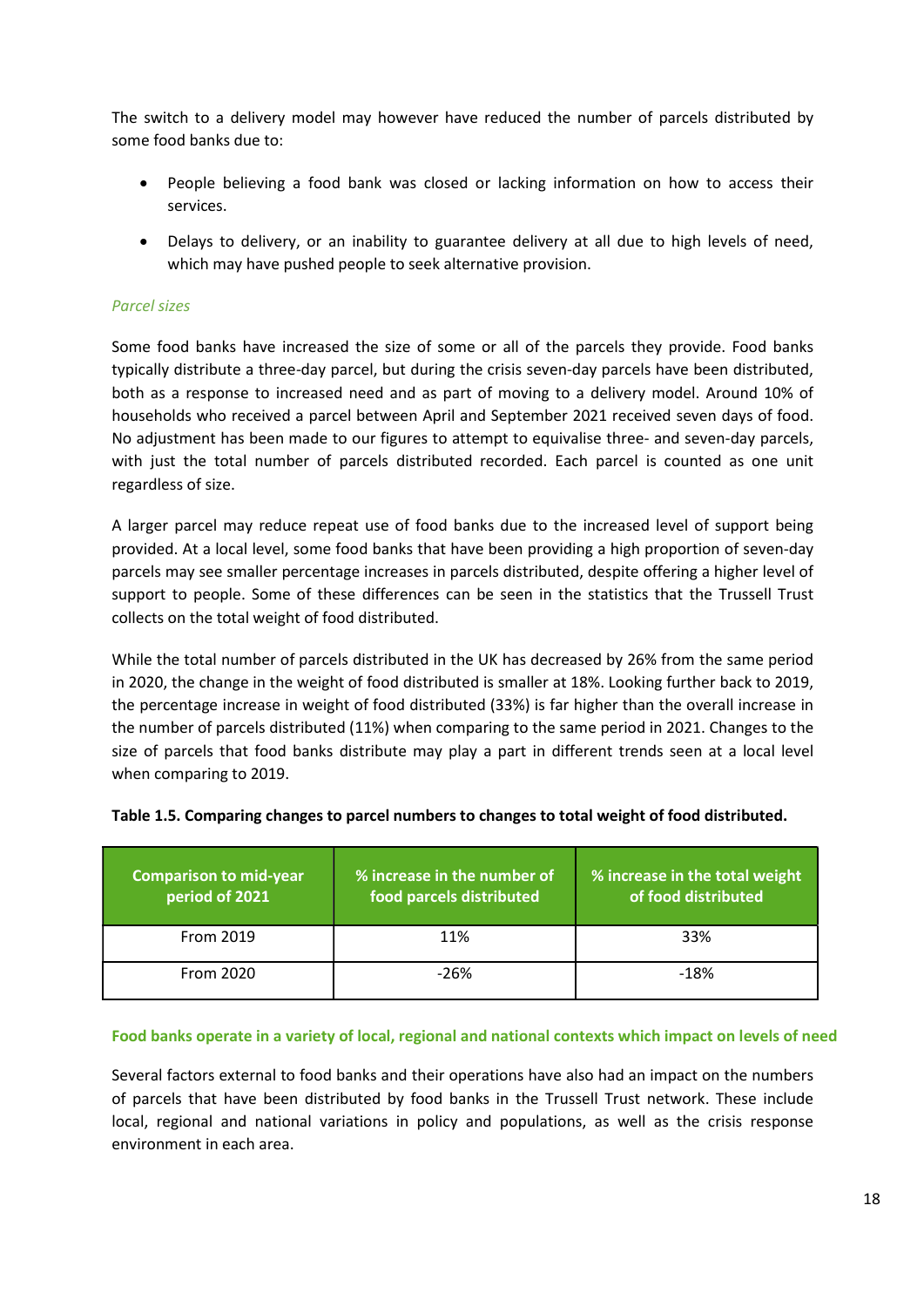In order to understand levels of food insecurity across the UK, it is important to recognise that, while programmes and funding schemes to support with the Covid-19 crisis have been announced by the governments of the UK, Wales, Scotland and Northern Ireland, these schemes have been delivered on the ground by local governments, schools and local charities. This means that the use of funds and responses vary across local areas.<sup>50</sup>

## Local community food provision

One of the most significant factors that can drive differences seen in both local area need for food banks in the Trussell Trust network but also the national differences may be the huge increase in alternative emergency food provision that has occurred since the start of the pandemic. Research indicates that the response to food insecurity during the crisis has been of a historic scale and complexity across the UK.<sup>51</sup> Additional support has come from all sectors (public, private and voluntary) and at all levels (local, national and UK).<sup>52</sup>

"There have been local community food banks in at least 3 villages in our area and we believe this has led to a decrease in the number of people referred to us." Food bank manager

Research carried out on behalf of the APPG on Faith and Society found that 71% of local authority respondents said at least one new food bank had been started in their area to support people in financial crisis in response to Covid-19.<sup>53</sup> Over two in five (44%) stated that other organisations such as food pantries had also been started in response to Covid-19.

Similarly, research conducted on behalf of Kellogg's in February 2021 indicated that it was common for schools to set up new emergency provision for children and families, as a response to the pandemic. In total, 81% of teachers said their school had started providing some form of emergency support to children and families as a result of the crisis, including 18% of teachers reporting that their school had started a food bank and 5% saying their school had started providing emergency loans to families.<sup>54</sup>

Evidently, in many local communities, food banks in the Trussell Trust network have only been a part of the emergency food provision during the pandemic. This was reflected in our survey of food bank managers in the Trussell Trust network, with 50% of respondents saying that changes to the number of alternative food providers in their local area had reduced the number people being referred to the

<sup>&</sup>lt;sup>50</sup> Mapping responses to risk of rising food insecurity during the COVID-19 crisis across the UK (2020), Lambie-Mumford et al, http://speri.dept.shef.ac.uk/wp-content/uploads/2021/03/Food-Vulnerability-During-the-COVID-19-Crisis-first-project-report.pdf

<sup>&</sup>lt;sup>51</sup> Monitoring responses to risk of rising food insecurity during the COVID-19 crisis across the UK (2021), Lambie-Mumford et al, http://speri.dept.shef.ac.uk/wp-content/uploads/2020/12/Monitoring-responses-torisk-of-rising-food-insecurity-during-the-COVID-19-crisis-across-the-UK-FINAL-1.pdf

 $52$  Mapping responses to risk of rising food insecurity during the COVID-19 crisis across the UK, (2020), Lambie-Mumford et al http://speri.dept.shef.ac.uk/wp-content/uploads/2020/08/Food-Vulnerability-During-COVID-19-first-project-report.pdf

<sup>&</sup>lt;sup>53</sup> Keeping the Faith: Partnerships between faith groups and local authorities during and beyond the pandemic, (2020), Baker, C, Report for the APPG on Faith and Society, https://www.faithandsociety.org/wpcontent/uploads/APPG\_CovidReport\_Full\_V4.pdf

<sup>&</sup>lt;sup>54</sup> 1,097 UK Primary and Secondary teachers aged 18+ were interviewed online by YouGov on behalf of Kellogg's, 8th – 17th February 2021.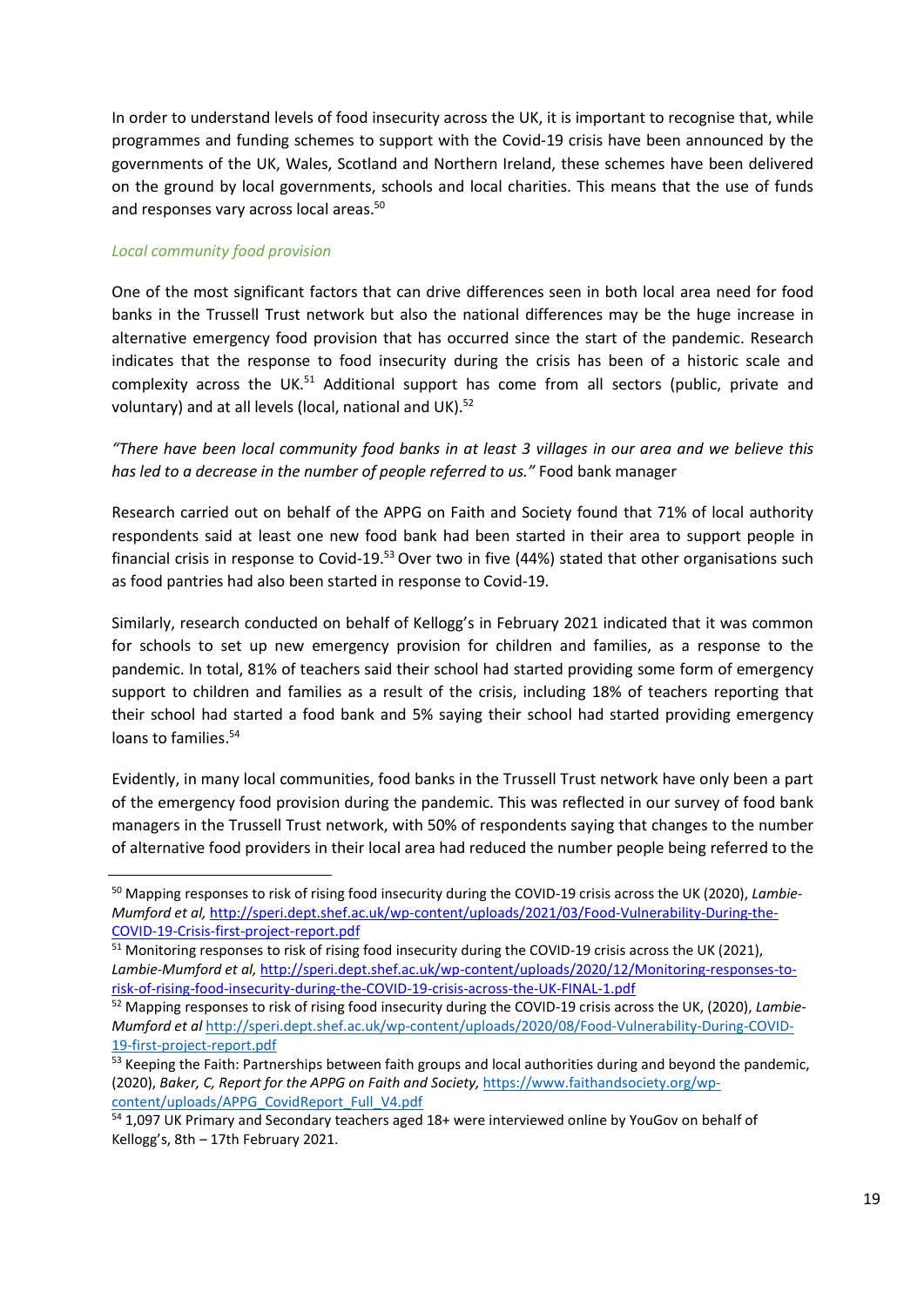food bank since March 2020 (Graph 1.2).

Example: In one case study area (a London borough) that saw a decrease in Trussell Trust food bank use over April to September 2020, the council initiated a new food parcel delivery scheme specifically aimed to target people who were classed as "non-shielding vulnerable" over April to August 2020. This targeted both people who were economically vulnerable and not economically vulnerable but in either case, were unable to go out to shop for food.

In this same area, existing community organisations were also supported to integrate food provision into their activities through the council and their partners, which provided access to surplus food and emergency individual meals. Of the 34 organisations supported in this way, only 7 had been offering food before the crisis and 19 had not been (it was unclear whether the remaining 7 had or had not offered food before the crisis).<sup>55</sup>

The picture presented from these different sources suggests that overall food banks in the Trussell Trust network are likely to have seen fewer people coming through the doors because of the growth of alternative food provision across the country. The local government and local community response will have had different impacts in different areas, further driving differences in reported use across the network.

## Central and local government food provision

Much of the additional food provision and distribution provided since the beginning of the pandemic has been organised or managed by different levels of government.

During the pandemic many local authorities took on the role of providing food parcels to both people that were in economic need and people who were asked to shield as a result of the pandemic<sup>56</sup>. Some have continued to do so going into this year. This support can be as a result of additional central government funding. In Wales, for instance, the Welsh Government have invested considerably in distributing food via local authorities<sup>57</sup> and some of that funding has been used to purchase food<sup>58</sup>. Local authorities distributing food themselves to people shielding was seen to have

<sup>&</sup>lt;sup>55</sup> This commissioned (unpublished) research, conducted over October and November, led by Dr Rachel Loopstra (King's College London) and Dr Hannah Lambie-Mumford (University of Sheffield) has involved conducting six case studies in urban areas of England and Scotland to explore outlier trends in Trussell Trust food bank usage.

<sup>&</sup>lt;sup>56</sup> For a summary of key interventions put in place by each devolved administration to provide food parcels to people who were shielding see Mapping responses to risk of rising food insecurity during the COVID-19 crisis across the UK (2020), Lambie-Mumford et al, http://speri.dept.shef.ac.uk/wp-content/uploads/2021/03/Food-Vulnerability-During-the-COVID-19-Crisis-first-project-report.pdf

<sup>&</sup>lt;sup>57</sup> In 2019/20 the Welsh Government distributed £1.25m through local authorities to tackle food poverty & insecurity. Funding was made on a 'carry forward' basis which enabled schemes to be developed in 2020 and delivered from April 2021.

<sup>58</sup> Similar practices have happened in Scotland and Northern Ireland.

For practices in Scotland see Local action to tackle food insecurity: summary of activities, trends and learning (2021), Housing and Social Justice Directorate (Scottish Government), https://www.gov.scot/publications/local-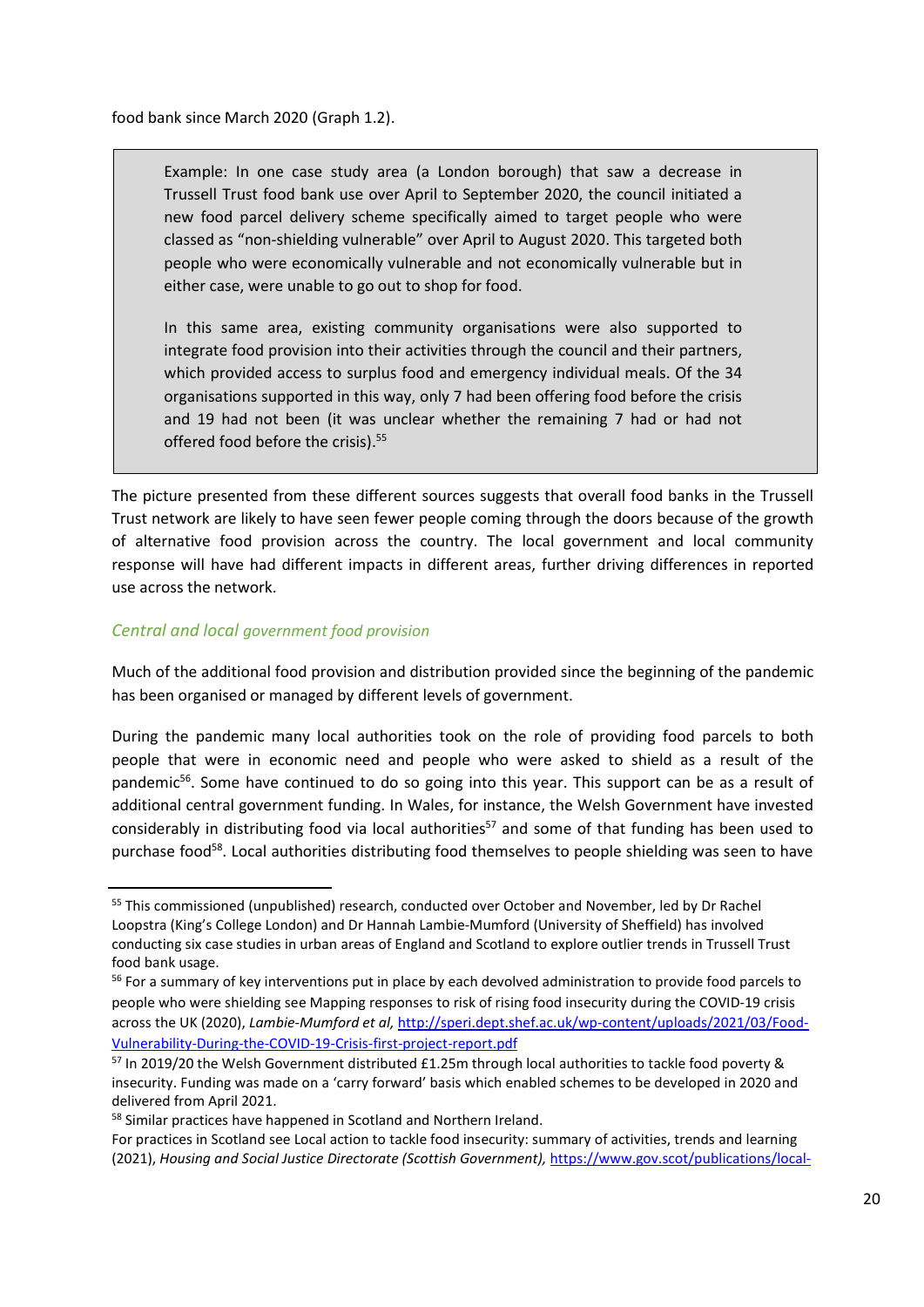led to a decrease in referrals since March 2020 by 42% of respondents to our food bank managers survey (Graph 1.2).

Beyond providing support for people who were shielding, many councils have often also been involved in the co-ordination of emergency food provision for people who are economically vulnerable. This may have had varied impacts in different areas. For instance, some food banks saw significant increases from local authorities as people were signposted to them.<sup>59</sup> In other areas people may have been referred directly to other food providers, or they may have been referred to local and devolved welfare assistance programmes where they would have been referred to a Trussell Trust food bank in the past.<sup>60</sup>

Example: In one city where the Trussell Trust food bank was embedded within the local welfare support system before the COVID-19 crisis, during the crisis, partners who would normally have directed people to the Trussell Trust food bank, were instead directing them to the Local Welfare Support Scheme. This operated a triaging system, with the council delivering parcels to those in most urgent need and referring to community hubs throughout the city for those whose need was less pressing.61

#### Policy differences

Beyond food provision, other policy differences between different local and devolved governments may also be a factor in the differing levels of need seen by food banks in the Trussell Trust network. Local and devolved welfare assistance, for example, is a form of crisis support that varies greatly across the UK, with a centralised approach taken in Wales and Northern Ireland, a central fund delivered through local councils in Scotland, and local councils in England each having different approaches. $62$  The criteria and assessment processes for accessing these schemes are varied, as are the types of support available following a successful application.

In some cases, schemes have been extended, made more generous, and/or more accessible, as a result of the pandemic. One example is the Discretionary Assistance Fund (DAF) in Wales, a centralised assistance scheme which provides grants to people in Wales who are experiencing crisis that was given a £11m boost in May 2020. One aspect of the DAF is an Emergency Assistance Scheme, which provides cash support to people who are unable to cover essential costs such as

For practices in Northern Ireland see Second Report – Overview of the Northern Ireland Executive's Response to the COVID-19 Pandemic (2021), Northern Ireland Audit Office,

https://www.niauditoffice.gov.uk/publications/overview-northern-ireland-executives-response-covid-19 pandemic-second-report

 $60$  Local and devolved welfare assistance refers to schemes providing support to low income households in crisis, run by some local authorities in England, and by national governments in Scotland, Wales, and Northern Ireland.

<sup>61</sup> IBID.

<sup>62</sup> Local Lifelines (2020), The Trussell Trust, https://www.trusselltrust.org/wpcontent/uploads/sites/2/2020/10/LWAS\_1020\_v3.pdf

action-to-tackle-food-insecurity-summary-of-activities-trends-and-learning/pages/activities-delivered/.

<sup>59</sup> Investigating outlier trends in Trussell Trust food bank usage over the COVID-19 crisis in the UK. Loopstra, Goldberg, Gordon & Lambie-Mumford.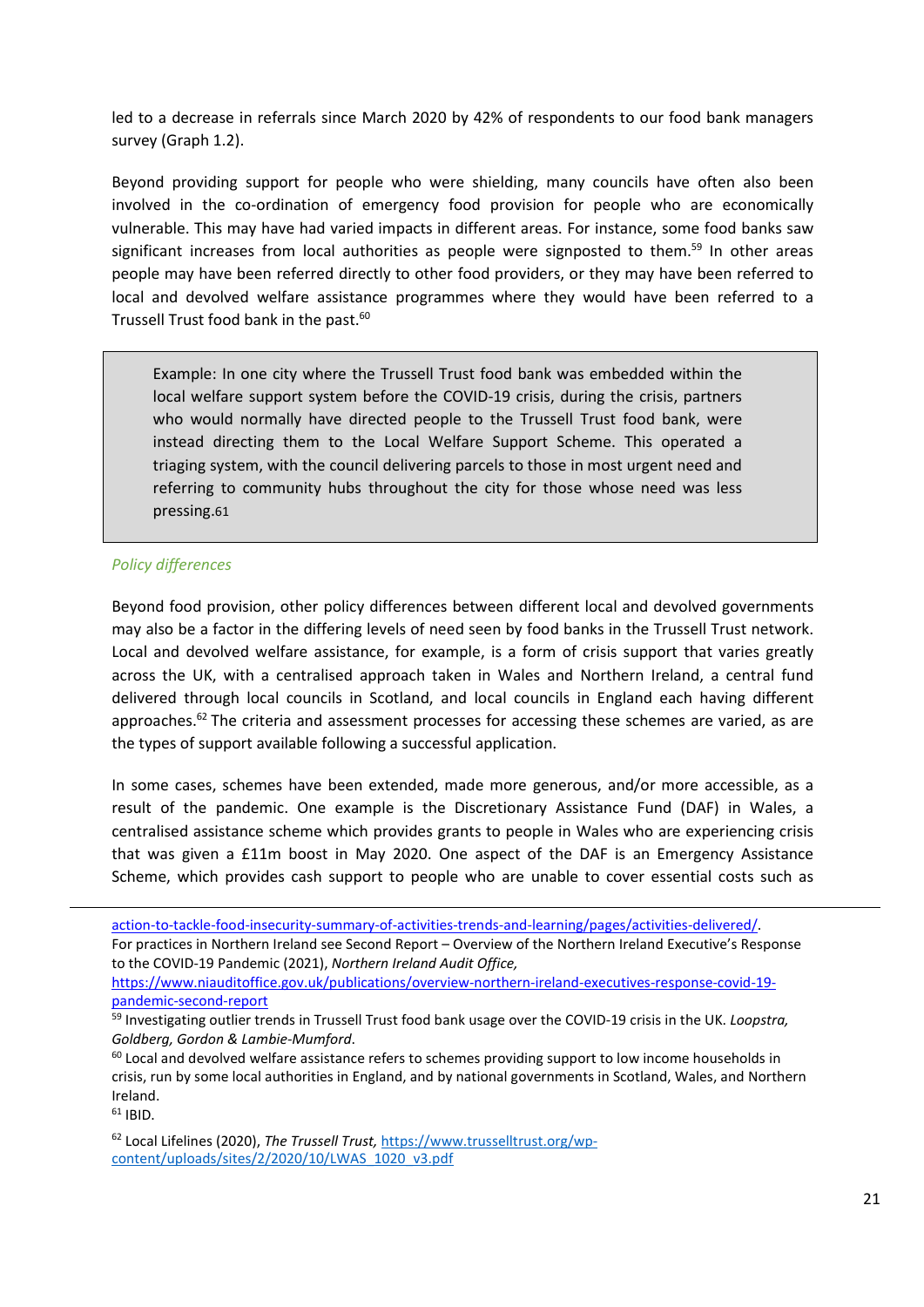food. Between 1 May 2020 and March 2022, applications made for an EAP because of hardship caused by the coronavirus pandemic have more relaxed eligibility criteria. The maximum number of grants a person can receive has increased from three to five, and the minimum length of time between grants has reduced from 28 days to seven.

Investment in local welfare assistance in England, via the Emergency Assistance Grant for Food and Essential Supplies, the Covid Winter Grant Scheme and the Covid Local Support Grant, provided £433 million to local authorities to scale up their local welfare support offer. The most recent scheme, the Covid Local Support Grant, ran 21 June – 30 September 2021 and gave out £160 million (of the £433 million) to local authorities during this period. These grants helped councils in England to expand their capacity to provide support to people in financial crisis. However, the time-limited nature of these grants has meant that it has not been possible for all local authorities to deliver this additional support within existing infrastructures. It is also not a statutory obligation for local authorities to provide a local welfare assistance scheme in England, further highlighting the varying levels of crisis support offered that can impact on the need seen by food banks in the Trussell Trust network.

Local authorities in Scotland were provided with a number of flexible funding streams during 2020 - 2021 to tackle financial insecurity and support people to access food and other essentials, including £30 million to tackle food insecurity, £40 million to tackle financial insecurity, £57.5 million invested in the Scottish Welfare Fund and Self-Isolation Support Grants, over £56 million to provide free school meal alternatives during school holidays and remote learning, £30.8 million for Pandemic Support Payments, and £50.3 million for shielding grocery parcels. Over £80 million was also invested in community and third sector organisations to support a range of food-based activity alongside wider wellbeing action.<sup>63</sup>

Although more evidence is needed on the impact of local and devolved welfare schemes, these changes have been welcomed by front-line service providers, who generally view these as important steps for supporting people in crisis.<sup>64</sup> Local welfare provision in each area could well have had an impact on the role food banks in the Trussell Trust network have played within their local crisis support context. Indeed, 42% of food bank managers responding to our survey said that changes to their local authority's crisis support offer, including because of funding from the COVID Local Support grant led to a decrease in referrals (Graph 1.2).

Certain aspects of the design of the benefit system that put people at greater risk of needing support from a food bank are also mitigated in different parts of the UK. In Northern Ireland the welfare mitigation scheme 'tops-up' the financial loss due to some policies such as the benefit cap and the bedroom tax.<sup>6566</sup>

<sup>63</sup> Local action to tackle food insecurity: summary of activities, trends and learning (2021), Housing and Social Justice Directorate (Scottish Government), https://www.gov.scot/publications/local-action-to-tackle-foodinsecurity-summary-of-activities-trends-and-learning/

<sup>&</sup>lt;sup>64</sup> Monitoring responses to risk of rising food insecurity during the COVID-19 crisis across the UK (2021), Lambie-Mumford et al, http://speri.dept.shef.ac.uk/wp-content/uploads/2020/12/Monitoring-responses-torisk-of-rising-food-insecurity-during-the-COVID-19-crisis-across-the-UK-FINAL-1.pdf

<sup>&</sup>lt;sup>65</sup> Cliff Edge NI Coalition's Submission to the Joint inquiry into Welfare policy in Northern Ireland (2020), Cliff Edge Coalition NI, https://www.housingrights.org.uk/news/cliff-edge-coalition-updated-briefing

<sup>&</sup>lt;sup>66</sup> On 15 November 2021 Stormont ministers agreed to extend the welfare mitigations for 3 years to 31 March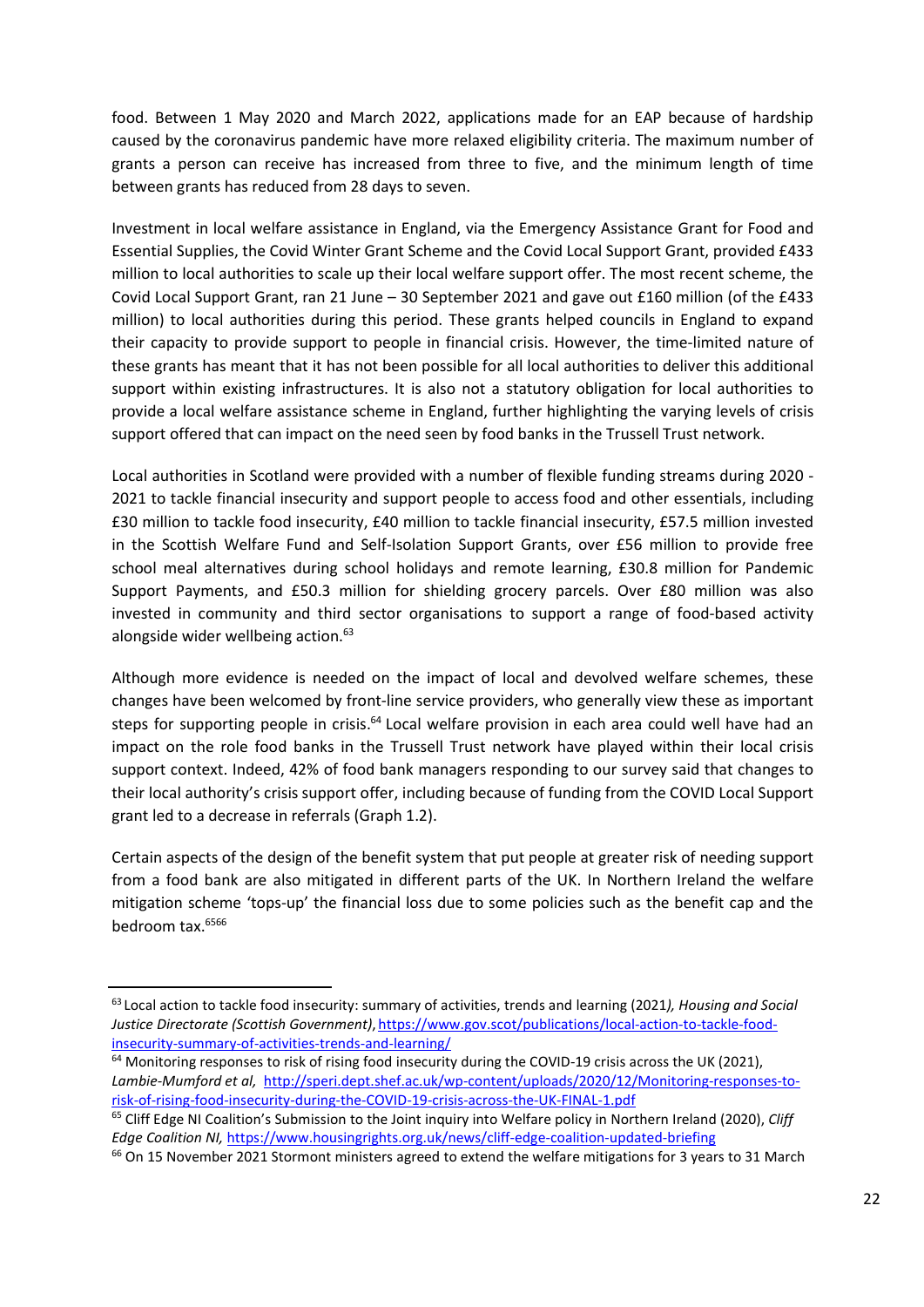#### National and regional variation in the economic impact of the crisis

Other national and regional differences, such as demographic variations and the concentration and type of employment in the area, are also likely to have affected the number of parcels distributed by food banks in our network. These differences can drive significant variation in impact and recovery from the economic crisis caused by the Covid-19 pandemic.

For example, experimental DWP data shows regional variation in the alternative Claimant Count, and the extent to which the alternative Claimant Count has changed since August 2020.<sup>67</sup> The table below indicates that London has seen the smallest decrease in claims from August 2020 to August 2021, with the South West the largest.<sup>68</sup>

## Table 1.6. The rates of changing in the number of people receiving unemployment benefits vary across the UK

| <b>Region</b>          | <b>Alternative Claimant</b><br>count: August 2020 | <b>Alternative Claimant</b><br>count: August 2021 | Percentage increase, Feb<br>2020 - Feb 2021 |
|------------------------|---------------------------------------------------|---------------------------------------------------|---------------------------------------------|
| <b>UK</b>              | 2,624,992                                         | 2,035,404                                         | $-22%$                                      |
| England                | 2,230,268                                         | 1,750,302                                         | $-22%$                                      |
| Northern Ireland       | 62,802                                            | 48,101                                            | $-23%$                                      |
| Scotland               | 211,092                                           | 151,328                                           | $-28%$                                      |
| Wales                  | 117,964                                           | 83,176                                            | $-29%$                                      |
| <b>East Midlands</b>   | 165,317                                           | 123,866                                           | $-25%$                                      |
| East of England        | 207,286                                           | 155,188                                           | $-25%$                                      |
| London                 | 465,119                                           | 401,180                                           | $-14%$                                      |
| North East             | 120,416                                           | 90,684                                            | $-25%$                                      |
| North West             | 316,697                                           | 249,156                                           | $-21%$                                      |
| South East             | 292,101                                           | 218,391                                           | $-25%$                                      |
| South West             | 174,795                                           | 118,440                                           | $-32%$                                      |
| <b>West Midlands</b>   | 265,615                                           | 216,959                                           | $-18%$                                      |
| Yorkshire & The Humber | 222,922                                           | 176,438                                           | $-21%$                                      |

Food banks in areas which have experienced larger decreases in the rate of unemployment may have seen lower levels of need as a result. It's clear that different sectors of the labour market have been differently affected by the pandemic – and the uneven spread of employment in each sector across the UK is one reason for the uneven distribution of unemployment increases. For example: the ONS noted in March 2021 that, of the 693,000 decrease in payrolled employees since February 2020, more than a third (368,000) are the result of a reduction in employees working in the accommodation and food services sector, while a further sixth (123,000) of the reduction was

<sup>68</sup> Alternative Claimant Count statistics January 2013 to February 2021, (2021), DWP, https://www.gov.uk/government/statistics/alternative-claimant-count-statistics-january-2013-to-february-2021/alternative-claimant-count-statistics-january-2013-to-february-2021

<sup>2025</sup> with a statutory obligation to review the measures ahead of that point in the 2024/25 financial year.  $67$  The alternative Claimant Count measures unemployment by modelling what the count would be if Universal Credit had been fully rolled out since 2013. This helps provide more meaningful insights to changes in the local labour market than the Claimant Count measure.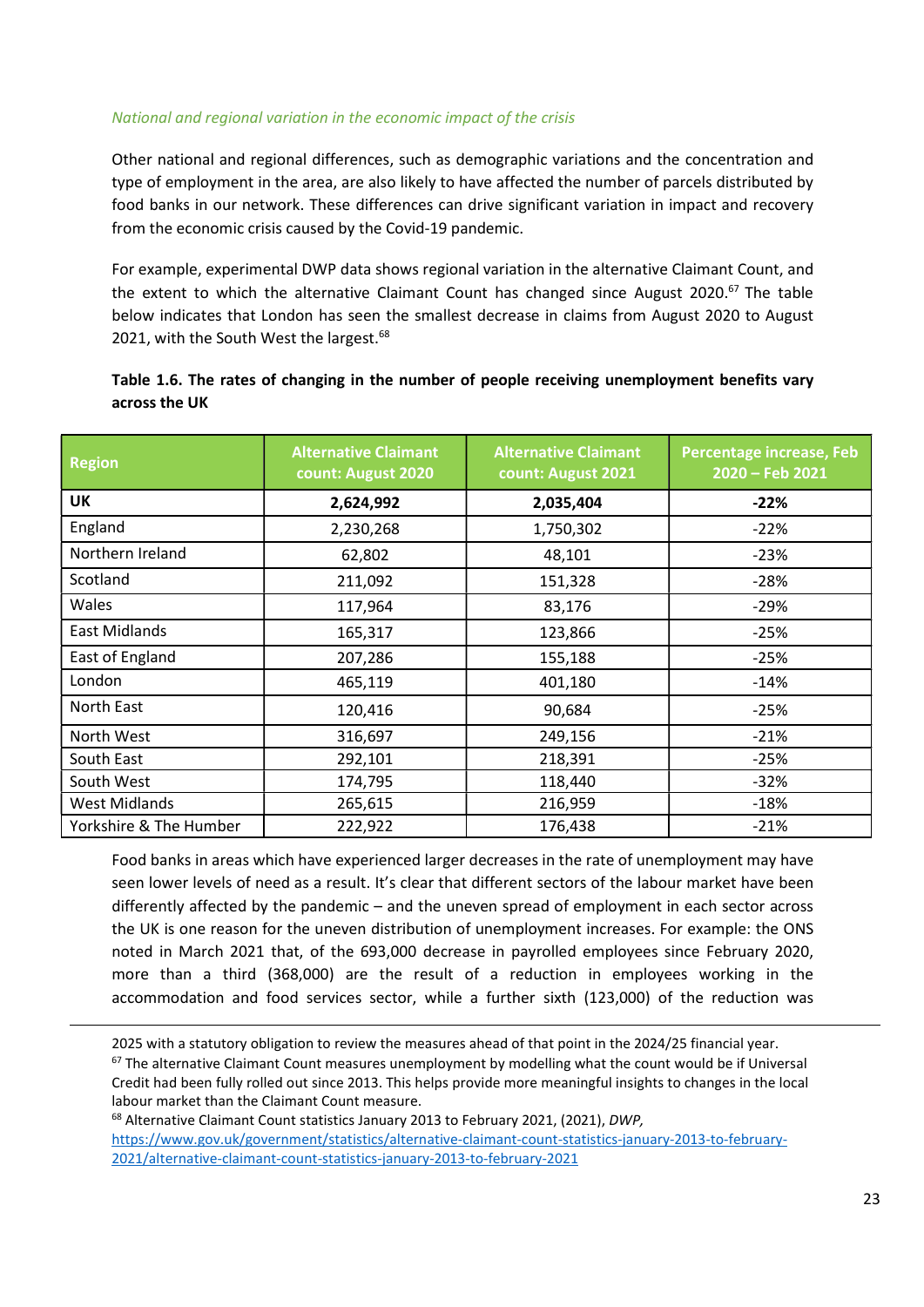experienced in the wholesale and retail sector.<sup>69</sup> Both the accommodation and food services, and retail sectors are concentrated in urban areas, and in city centres in particular.

Demographic factors may also in part define the economic recovery in local areas. The Resolution Foundation notes that young people have been more likely to experience negative employment consequences during the pandemic than other working-age people, and have lost working hours, experienced lower pay, been put on furlough and lost jobs at higher rates.<sup>70</sup> Workers under 25 have accounted for nearly two-thirds (437,000) of the total fall in payrolled employment.<sup>71</sup>

## Looking ahead

"We believe we will see an increase in the need of the foodbank once the furlough scheme ends and if the UC uplift is removed. Oct-Dec are already our busiest months due to winter fuel costs increasing and with Christmas on the horizon." Food bank manager

As we approach winter this year food banks in our network are braced for significant increases in need. While the Trussell Trust has welcomed the recently announced reduction in the taper rate to Universal Credit which means some families can keep more of their earnings, this cannot make up for the £20 a week cut to Universal Credit. In addition, the reduction in the taper rate will have no benefit to people who are between jobs, who cannot work more hours, or cannot work at all, which are life circumstances that we know can lead to food bank need.<sup>72</sup> These challenges are also likely to be compounded as benefits (e.g. the Local Housing Allowance rates) are not keeping up with the rate of inflation, which is predicted to rise above 4% in the coming months. We are also yet to see the impact of rising living costs this winter and the effects of the closure of the Job Retention Scheme (furlough) and Self-Employment Income Support Scheme on 30 September 2021.

In our survey of food bank managers in the Trussell Trust network, we asked them to tell us, what factor, if any, they thought would have the biggest impact on the number of people referred to the food bank they run in the next six months.

## £20 per week cut to Universal Credit

"We anticipate that the loss of the UC uplift will cause a sharp spike in demand from October onwards." Food bank manager

The most common response from food bank managers was the impending £20 per week cut to Universal Credit, with 68% of respondents stating this would have the biggest impact on increasing the number of people referred to the food bank they run. Many respondents commented on how the uplift had allowed many families to "just about manage", with the removal of £20 per week to

<sup>&</sup>lt;sup>69</sup> Labour market overview, UK: March 2021, (2021), ONS,

https://www.ons.gov.uk/employmentandlabourmarket/peopleinwork/employmentandemployeetypes/bulle ti ns/uklabourmarket/march2021#labour-market-data

<sup>70</sup> Uneven steps: Changes in youth unemployment and study since the onset of Covid-19, (2021), Resolution Foundation, https://www.resolutionfoundation.org/app/uploads/2021/04/Uneven-steps.pdf

<sup>71</sup> Labour market overview, UK: March 2021,(2021), ONS, https://www.ons.gov.uk/employmentandlabourmarket/peopleinwork/employmentandemployeetypes/bulle ti ns/uklabourmarket/march2021#labour-market-data

<sup>&</sup>lt;sup>72</sup> State of Hunger (2019), The Trussell Trust, https://www.stateofhunger.org/wp-

content/uploads/2019/11/State- of-Hunger-Report-November2019-Digital.pdf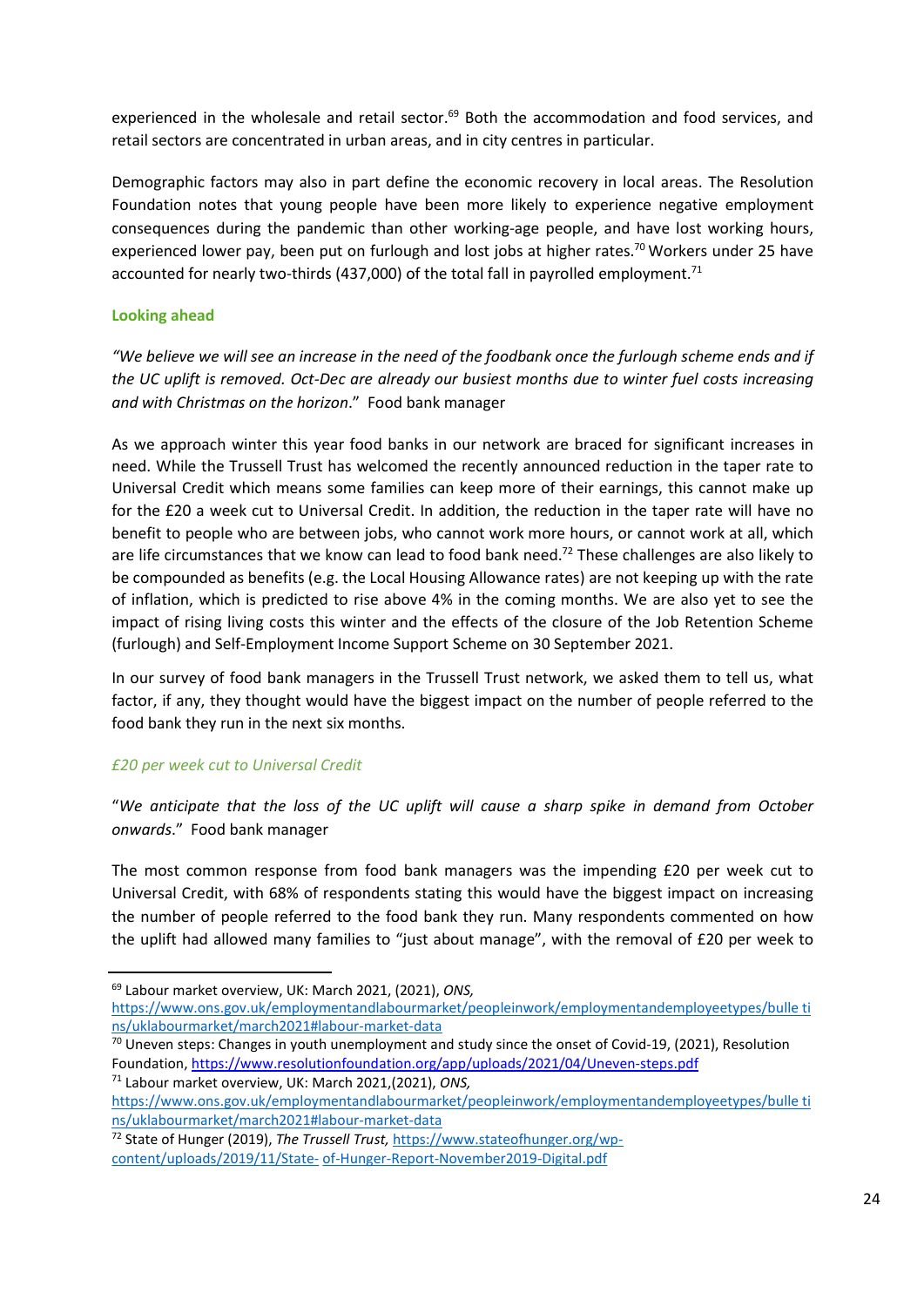already tight budgets likely to push families into crisis. Food bank managers also reflected on the increase in the number of people claiming UC for the first time since the start of the pandemic who have only known the income they receive from UC to include this amount.

"We have a number of clients who have only begun claiming UC as a result of the pandemic and so have never known the benefit without the additional weekly £20 and so this could have a large impact on people's ability to manage month to month." Food bank manager

Many organisations, including the Trussell Trust, have warned about the impact of the cut going ahead and the effect this may have on pushing people into destitution.<sup>73</sup>

## Increase in the cost of living

While the cut to the £20 uplift and end to the JRS and SEISS were prevalent in responses, it was noted by food bank managers that these policy changes will be compounded for families as the cost of living and fuel prices are on the rise as we enter the more expensive winter period. This was seen by 8% of food bank managers as likely to increase the number of referrals to the food bank they run in the coming months.<sup>74</sup>

The Bank of England has predicted that inflation will rise above 4% in the coming months.<sup>75</sup> The rise in wholesale gas prices has also led to an increase in the energy price cap to £139 per year, which could translate to an additional £11.60 per month added to energy bills.<sup>76</sup>

These increases to the cost of living do not correspond with the forecasted growth in average weekly earnings, which are set to increase by 2.25%.<sup>77</sup> This is also coming at a time in which families claiming UC have just had their incomes cut by the removal of the £20 per week uplift. For the average person on UC, the cut represents a loss of 13% of income, and for some families the figure will be as high as 21%.<sup>78</sup>

https://www.ofgem.gov.uk/publications/record-gas-prices-drive-price-cap-ps139-customers-encouragedcontact-supplier-support-and-switch-better-deal-if-possible

<sup>&</sup>lt;sup>73</sup> For example see Dignity or Destitution? The case for keeping the Universal Credit lifeline, The Trussell Trust, https://www.trusselltrust.org/wp-content/uploads/sites/2/2021/02/dignity-or-destitution-UC-standardallowance-report-final.pdf; Coalition warns it would be a terrible mistake to cut the £20 uplift to Universal Credit, (2020), Joseph Rowntree Foundation, https://www.jrf.org.uk/press/coalition-warns-it-would-beterrible-mistake-cut-20-uplift-universal-credit; Life on less than zero, (2020), Citizens Advice, https://www.citizensadvice.org.uk/about-us/our-work/policy/policy-research-topics/debt-and-money-policyresearch/life-on-less-than-zero/.

 $74$  This survey was conducted before the recent impact of fuel costs were realised so may under-count the impact of these rising living costs.

<sup>&</sup>lt;sup>75</sup> Monetary Policy Summary and minutes of the Monetary Policy Committee meeting (September 2021), Bank of England, https://www.bankofengland.co.uk/monetary-policy-summary-and-minutes/2021/september-2021 <sup>76</sup> Record gas prices drive up price cap by £139 (August 2021), Ofgem,

 $77$  The big squeeze: Assessing the changes to family incomes over the next six months (2021), Resolution Foundation, https://www.resolutionfoundation.org/publications/the-big-squeeze/

<sup>&</sup>lt;sup>78</sup> Dignity or Destitution? The case for keeping the Universal Credit lifeline (2021), The Trussell Trust, https://www.trusselltrust.org/wp-content/uploads/sites/2/2021/02/dignity-or-destitution-UC-standardallowance-report-final.pdf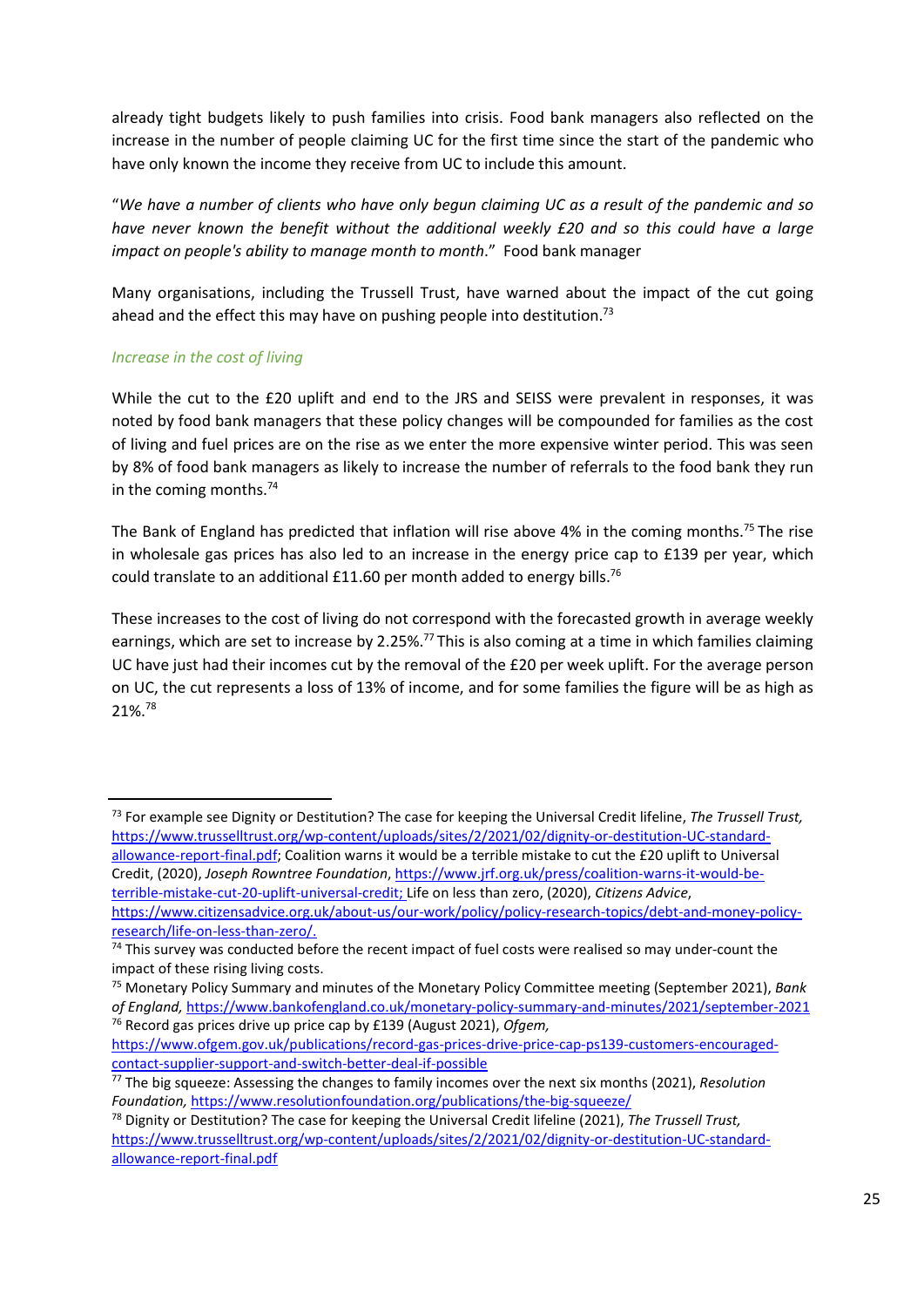#### Closure of JRS and SEISS

"The factor which I believe will have the biggest impact on our foodbank in the next 6 months is the end of the furlough scheme. We are based in an affluent area with high employment, high mortgage and rent bills and expensive food shops. I think that people will lose their income and may slide into crisis and ask for food parcels." Food bank manager

The Job Retention Scheme (furlough) and the Self-Employment Income Support Scheme, that were put in place to protect the incomes of millions during the pandemic, closed on 30 September 2021. The closure of these schemes, and potential job losses/reduction in hours/loss of income as a result of this, was referred to by 44% of food bank managers as likely to have an impact on the increase in referrals to the food bank they run in the next 6 months.

Modelling carried out by the New Economics Foundation at the end of September 2021 estimated that 710,000 jobs would be at risk of redundancy, loss of hours or loss of pay after the closure of the scheme.<sup>79</sup> Evidence is beginning to emerge about the impact the closure of the JRS has had on the UK labour market. The Resolution Foundation's survey on post-furlough labour market outcomes does not show a large increase in unemployment, with the rate of unemployment among workingage adults only 0.5 percentage points higher in October 2021 than August 2021 $^{80}$ . However, this research shows that the end of the JRS is clearly impacting on some people, with furloughed workers being six times more likely to be out of work than regular employed workers.<sup>81</sup> It is too soon to comment on how the closure of the JRS will impact in the longer-term on unemployment levels and losses to hours or pay for people who have relied on the furlough scheme. It is also too early to see how the closure of the JRS and SEISS has impacted on the number of people claiming UC and we are yet to see the impact this will have on the number of emergency food parcels distributed by food banks in the Trussell Trust network. If current projections come to fruition, the impact on people with low incomes, without the safety-net of savings, is likely to lead to an increase in people claiming social security benefits. Given the known association between social security benefits and food insecurity, this could leave even more people at risk of destitution and subsequent need for food banks.

This combination of the removal of the £20 uplift, the end of the JRS and SEISS, and the increase in living costs are likely to mean that the coming winter months will be very tough for low-income households. The impact this will have on the use of food banks in the Trussell Trust network is yet to be seen.

 $79$  Over 700,000 jobs at risk as furlough scheme ends next week (2021), New Economics Foundation, https://neweconomics.org/2021/09/over-700-000-jobs-at-risk-as-furlough-scheme-ends-next-week

80 Post-furlough blues: What happened to furloughed workers after the end of the Job Retention Scheme? (2021), Resolution Foundation, https://www.resolutionfoundation.org/publications/post-furlough-blues/  $81$  IBID.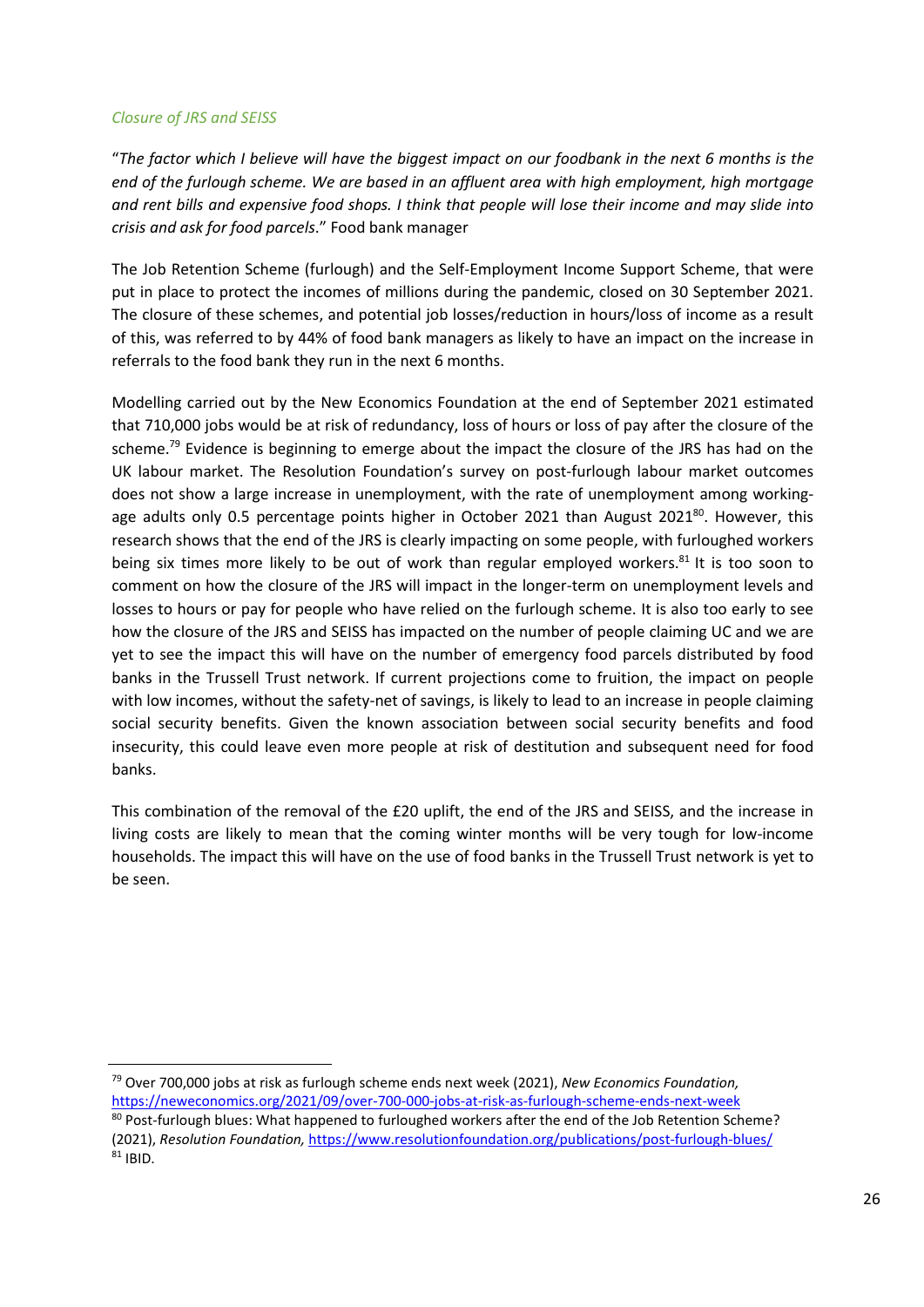#### Data collection

Data from food banks in the Trussell Trust network is collected via vouchers that are issued by referral agencies, such as health visitors, schools, social workers, and organisations such as Citizens Advice. These agencies assess people for financial hardship before referring them to a food bank. This means that the overwhelming majority of people receiving support via a food bank in the Trussell Trust network do so because of financial hardship.<sup>82</sup>

Most vouchers are digital, ensuring data processing is complete as soon as the voucher is fulfilled. However, a significant minority of vouchers continue to be issued on paper. These vouchers must be manually uploaded by food bank staff. This can often lead to significant lags in the data collection.

Following a period to allow food banks to complete their data entry, the data set out here acts as a census of the total number of parcels distributed in the Trussell Trust network during the stated period. Food banks are included regardless of whether they have confirmed their data is up to date, or whether they closed for periods during the crisis. Food banks that left the network during the year are also included in these statistics.

These mid-year statistics cover the period 1 April– 30 September 2021 (inclusive) and compares to the same period in 2020, 2019 and 2016. Data was collected up until 5pm 20 October 2021 and comes from the 1,468 distribution centres across the UK which provided emergency food parcels as part of the Trussell Trust network, in this period in 2021. In 2020, 1,415 distribution centres supported people with emergency food parcels at some point between 1 April – 30 September. Distribution centres are not counted as a point in time. They are instead counted if they've distributed food parcels at any stage during the specified period. Some will have opened and subsequently closed during this period.

Data collected for 2020, 2019 and 2016, including on the number of centres in operation, has been revised from its last publication to account for additional data processing.

#### Data at regional and local authority level

Data at the local level has been analysed based on the location of the distribution centre which provided each parcel, rather than where the household receiving each parcel is living. This means that there might be some changes to local authority statistics that are heavily influenced by the opening or closing, or other operational changes of the distribution centres based in those local authorities.

As an example, the South London Warehouse is a new food bank based in Lambeth. Due to operational efficiencies this food bank now distributes all parcels referred via the pre-existing Vauxhall, Waterloo, Norwood & Brixton, and Clapham Park food banks. The Waterloo food bank was

 $82$  Research conducted during the pandemic indicates that 95% of households that needed to use a food bank were living in relative poverty after housing costs. Lockdown, Lifelines and the Long Haul Ahead (2020), The Trussell Trust,

https://www.trusselltrust.org/wp-content/uploads/sites/2/2020/09/the-impact-of-covid-19-on-food-banksreport.pdf